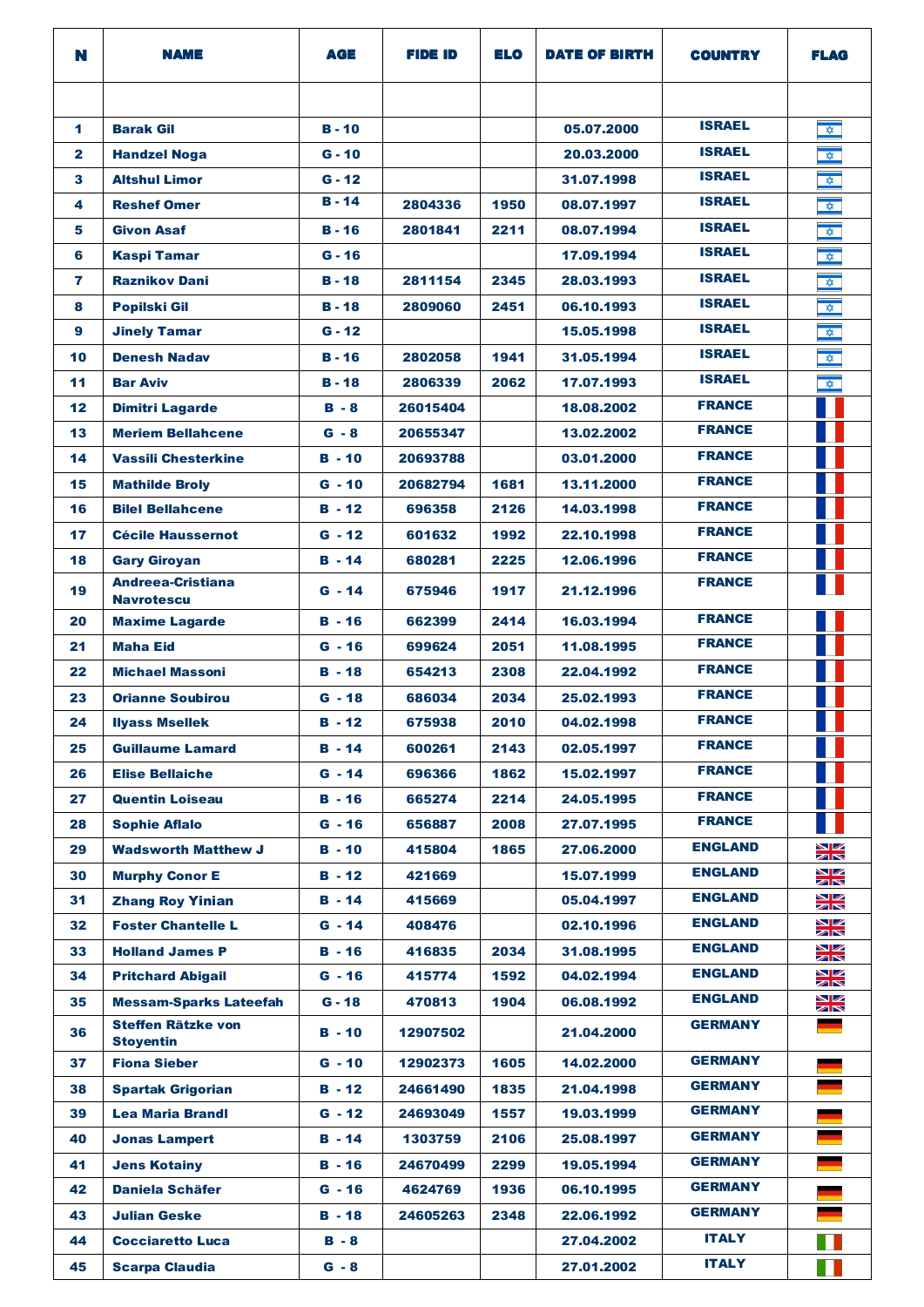| 46 | <b>Moroni Luca</b>            | $B - 10$      | 865834   | 1671 | 01.07.2000 | <b>ITALY</b>       | a k  |
|----|-------------------------------|---------------|----------|------|------------|--------------------|------|
| 47 | <b>Scarpa Silvia</b>          | $G - 10$      |          |      | 05.08.2000 | <b>ITALY</b>       | П    |
| 48 | <b>Cafaro Luca</b>            | $B - 12$      | 859818   | 1797 | 01.03.1999 | <b>ITALY</b>       | T.   |
| 49 | <b>Gueci Tea</b>              | $G - 12$      | 872342   | 1760 | 26.12.1999 | <b>ITALY</b>       | H    |
| 50 | <b>Zinnai Graziano</b>        | $B - 14$      | 848859   | 1735 | 28.06.1996 | <b>ITALY</b>       | T    |
| 51 | Gueci Laura                   | $G - 14$      | 851159   | 1749 | 21.06.1997 | <b>ITALY</b>       |      |
| 52 | <b>Davi Alessandro</b>        | $B - 16$      | 832383   | 2050 | 04.02.1994 | <b>ITALY</b>       | H    |
| 53 | <b>Russo Arianna</b>          | $G - 16$      | 865028   | 1579 | 27.04.1995 | <b>ITALY</b>       | T    |
| 54 | <b>Valsecchi Allesio</b>      | $B - 18$      | 818860   | 2331 | 25.04.1992 | <b>ITALY</b>       | П    |
| 55 | <b>Palmitessa Chiara</b>      | $G - 18$      | 836869   | 1903 | 10.12.1993 | <b>ITALY</b>       |      |
| 56 | <b>Proyer Enno</b>            | $B - 12$      | 1623826  | 1863 | 19.01.1998 | <b>AUSTRIA</b>     |      |
| 57 | <b>Wu Min</b>                 | $G - 12$      |          |      | 03.01.1998 | <b>AUSTRIA</b>     |      |
| 58 | <b>Menezes Christoph</b>      | $B - 14$      | 1617001  | 1947 | 21.04.1996 | <b>AUSTRIA</b>     |      |
| 59 | <b>FrÖwis Annika</b>          | $G - 16$      | 1621432  | 1968 | 18.05.1994 | <b>AUSTRIA</b>     |      |
| 60 | <b>Schreiner Peter</b>        | $B - 18$      | 1621645  | 2275 | 24.02.1992 | <b>AUSTRIA</b>     |      |
| 61 | <b>Bauer Marie-C.</b>         | $G - 18$      | 1617630  | 1854 | 12.05.1993 | <b>AUSTRIA</b>     |      |
| 62 | <b>Rindlisbacher, Lars</b>    | $B - 14$      | 1304178  | 2169 | 05.01.1996 | <b>SWITZERLAND</b> | ÷    |
| 63 | <b>Stoeri, Laura</b>          | $G - 14$      | 1304313  | 1924 | 30.09.1996 | <b>SWITZERLAND</b> | ٠    |
| 64 | <b>Rindlisbaches, Jan</b>     | $B - 16$      | 1304160  | 2154 | 14.05.1994 | <b>SWITZERLAND</b> | ٠    |
| 65 | Sibajeva Marija               | $G - 8$       |          |      | 10.04.2002 | <b>LITHUANIA</b>   |      |
| 66 | <b>Ivanauskas Juozapas</b>    | $B - 10$      |          |      | 17.02.2001 | <b>LITHUANIA</b>   |      |
| 67 | <b>Simaite Meida</b>          | $G - 10$      | 12806943 |      | 25.05.2001 | <b>LITHUANIA</b>   |      |
| 68 | <b>Sidabras Jonas</b>         | <b>B</b> - 12 | 12806048 |      | 17.08.1998 | <b>LITHUANIA</b>   |      |
| 69 | <b>Maciuityte Meda</b>        | $G - 12$      | 12806579 |      | 09.03.1998 | <b>LITHUANIA</b>   |      |
| 70 | <b>Andriulevicius Orestas</b> | $B - 14$      | 12804606 |      | 23.05.1996 | <b>LITHUANIA</b>   |      |
| 71 | <b>Gaizauskaite Ginte</b>     | $G - 14$      | 12807303 |      | 14.05.1997 | <b>LITHUANIA</b>   |      |
| 72 | <b>Klepeckaite Radvile</b>    | $G - 16$      | 12805653 |      | 20.01.1996 | <b>LITHUANIA</b>   |      |
| 73 | <b>Jurevicius Tomas</b>       | $B - 18$      | 12803952 |      | 29.07.1993 | <b>LITHUANIA</b>   |      |
| 74 | <b>Sidabras Ignas</b>         | $B - 12$      | 12806030 |      | 17.08.1998 | LITHUANIA          |      |
| 75 | <b>Gagilas Julius</b>         | <b>B</b> - 12 | 12807524 |      | 25.10.1999 | LITHUANIA          |      |
| 76 | <b>Sebastian Mihajlov</b>     | $B - 12$      | 1512110  | 1878 | 27.09.1999 | <b>NORWAY</b>      | ╬    |
| 77 | Hanna B. Kyrkjebø             | $G - 12$      | 1511599  |      | 11.06.1998 | <b>NORWAY</b>      | ╬═   |
| 78 | <b>Gregor Taube</b>           | $B - 14$      | 1506994  | 1926 | 01.02.1999 | <b>NORWAY</b>      | ╬═   |
| 79 | <b>Monika Machlik</b>         | $G - 14$      | 1513621  |      | 09.10.1997 | <b>NORWAY</b>      | ╬═   |
| 80 | <b>Pål Andreas Hansen</b>     | $B - 16$      | 1506145  | 2045 | 24.11.1994 | <b>NORWAY</b>      | ╬═   |
| 81 | <b>Ingrid Øen Carlsen</b>     | $G - 16$      | 1506870  | 1525 | 05.05.1994 | <b>NORWAY</b>      | ╬═   |
| 82 | <b>Elias deMac</b>            | $B - 18$      | 1505807  | 2215 | 14.09.1992 | <b>NORWAY</b>      | ╬═   |
| 83 | Ahvenjarvi Jani               | <b>B</b> - 16 | 507571   | 2042 | 24.02.1995 | <b>FINLAND</b>     | ┰    |
| 84 | <b>Vihtori Immonen</b>        | $B - 18$      | 505056   | 2012 | 09.05.1993 | <b>FINLAND</b>     | a po |
| 85 | <b>Pranizin Evgeny</b>        | $B - 8$       | 24176192 |      | 20.03.2003 | <b>RUSSIA</b>      |      |
| 86 | Goltseva Ekaterina            | $G - 8$       | 24173770 |      | 13.02.2002 | <b>RUSSIA</b>      |      |
| 87 | <b>Sarana Alexey</b>          | $B - 10$      | 24133795 | 1906 | 26.01.2000 | <b>RUSSIA</b>      |      |
| 88 | <b>Garipova Renata</b>        | $G - 10$      | 24173401 |      | 07.08.2000 | <b>RUSSIA</b>      |      |
| 89 | <b>Kozionov Kirill</b>        | $B - 12$      | 24101729 | 2060 | 12.09.1998 | <b>RUSSIA</b>      |      |
| 90 | <b>Batrak Alexandra</b>       | $G - 12$      | 24135011 | 1891 | 25.03.1998 | <b>RUSSIA</b>      |      |
| 91 | <b>Usmanov Vasiliy</b>        | $B - 14$      | 4135741  | 2196 | 13.02.1996 | <b>RUSSIA</b>      |      |
| 92 | <b>Smirnova Ekaterina</b>     | $G - 14$      | 4110943  | 1928 | 01.05.1996 | <b>RUSSIA</b>      |      |
| 93 | <b>Tilicheev Vyacheslav</b>   | $B - 16$      | 24114928 | 2361 | 17.07.1994 | <b>RUSSIA</b>      |      |
| 94 | <b>Sharapova Anzama</b>       | $G - 16$      | 4114825  | 2024 | 24.11.1995 | <b>RUSSIA</b>      |      |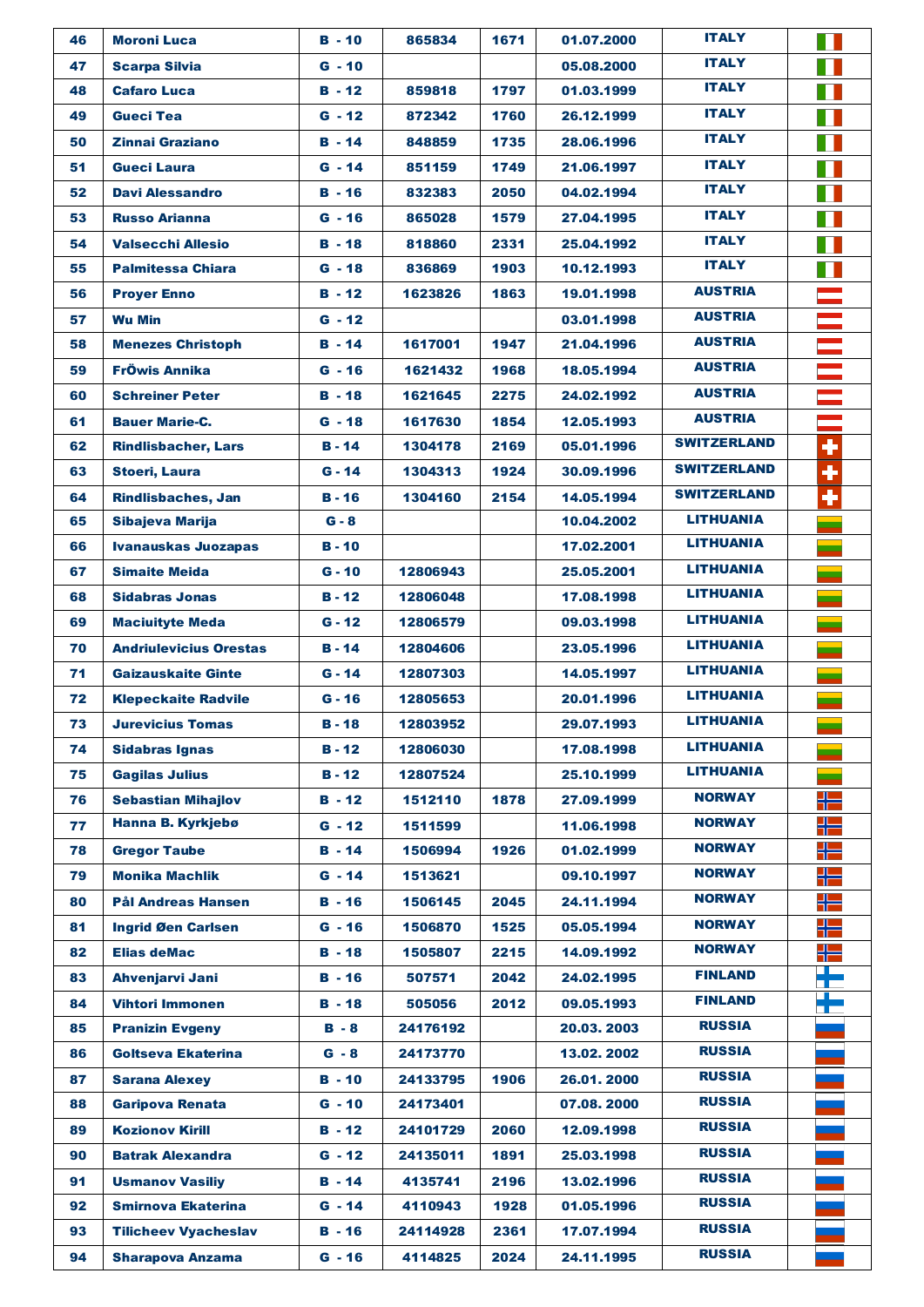| 95  | <b>Bazeev German</b>         | $B - 18$ | 24119350 | 2342 | 10.03.1993 | <b>RUSSIA</b>                   |  |
|-----|------------------------------|----------|----------|------|------------|---------------------------------|--|
| 96  | Gorozhankina Yulia           | $G - 18$ | 4199650  | 2072 | 08.03.1993 | <b>RUSSIA</b>                   |  |
| 97  | Goryachkina Alexandra        | $G - 12$ | 4147103  | 2014 | 28.09.1998 | <b>RUSSIA</b>                   |  |
| 98  | <b>Bukavshin, Ivan</b>       | $B - 16$ | 4199758  | 2430 | 03.05.1995 | <b>RUSSIA</b>                   |  |
| 99  | <b>Yarygin Maxim</b>         | $B - 8$  | 24180025 | 1773 | 26.02.2002 | <b>RUSSIA</b>                   |  |
| 100 | <b>Beshukova, Alina</b>      | $G - 8$  | 24164828 |      | 18.08.2002 | <b>RUSSIA</b>                   |  |
| 101 | <b>Zinnatullina Adelya</b>   | $G - 8$  |          |      | 21.02.2002 | <b>RUSSIA</b>                   |  |
| 102 | <b>Elistratov Semen</b>      | $B - 10$ | 24134325 | 1923 | 13.01.2000 | <b>RUSSIA</b>                   |  |
| 103 | <b>Obolentseva Alexandra</b> | $G - 10$ | 24153648 |      | 21.06.2001 | <b>RUSSIA</b>                   |  |
| 104 | <b>Yakimenko Alisa</b>       | $G - 10$ | 24136662 |      | 02.03.2000 | <b>RUSSIA</b>                   |  |
| 105 | <b>Tishova Svetlana</b>      | $G - 10$ | 24173550 |      | 17.01.2000 | <b>RUSSIA</b>                   |  |
| 106 | <b>Khanin Semen</b>          | $B - 12$ | 4111990  | 2042 | 23.05.1999 | <b>RUSSIA</b>                   |  |
| 107 | <b>Kuzmin Egor</b>           | $B - 12$ | 24101737 | 2022 | 11.06.1998 | <b>RUSSIA</b>                   |  |
| 108 | <b>Mamedov Elmin</b>         | $B - 12$ | 24117331 | 1875 | 08.03.1998 | <b>RUSSIA</b>                   |  |
| 109 | <b>Zakarian David</b>        | $B - 12$ |          |      | 15.10.1998 | <b>RUSSIA</b>                   |  |
| 110 | <b>Pogosian Avetik</b>       | $B - 12$ | 24177768 |      | 12.02.1999 | <b>RUSSIA</b>                   |  |
| 111 | <b>Kharchenko Daniil</b>     | $B - 12$ | 24101664 | 1855 | 24.06.1998 | <b>RUSSIA</b>                   |  |
| 112 | Dordzhieva, Dinara           | $G - 12$ | 24157570 | 1950 | 25.05.1999 | <b>RUSSIA</b>                   |  |
| 113 | <b>Rodionova Daria</b>       | $G - 12$ | 24136638 | 1884 | 15.10.1998 | <b>RUSSIA</b>                   |  |
| 114 | Edilsultanova, Zalina        | $G - 12$ | 24164798 |      | 18.05.1998 | <b>RUSSIA</b>                   |  |
| 115 | <b>Oganian Miran</b>         | $B - 14$ | 4122488  | 2128 | 27.07.1996 | <b>RUSSIA</b>                   |  |
| 116 | Zaynutdinov Iskander         | $B - 14$ | 4187326  | 1998 | 29.09.1996 | <b>RUSSIA</b>                   |  |
| 117 | <b>Tsydypov Zhamsaran</b>    | $B - 14$ | 4108566  | 2075 | 05.09.1996 | <b>RUSSIA</b>                   |  |
| 118 | <b>Styazhkina Anna</b>       | $G - 14$ | 24119300 | 1985 | 05.06.1997 | <b>RUSSIA</b>                   |  |
| 119 | <b>Pasiev Rakhim</b>         | $B - 16$ | 24122475 | 2240 | 04.05.1994 | <b>RUSSIA</b>                   |  |
| 120 | <b>Predke Alexander</b>      | $B - 16$ | 24107581 | 2425 | 05.01.1994 | <b>RUSSIA</b>                   |  |
| 121 | <b>Mokshanov Alexey</b>      | $B - 16$ | 24121657 | 2255 | 22.11.1995 | <b>RUSSIA</b>                   |  |
| 122 | <b>Bajaramov Elvin</b>       | В - 16   | 24142514 | 2075 | 03.12.1995 | <b>RUSSIA</b>                   |  |
| 123 | <b>Bargandzhiya Zaza</b>     | $B - 16$ | 24180866 | 2089 | 14.07.1995 | <b>RUSSIA</b>                   |  |
| 124 | <b>Tskhadadze Anna</b>       | $G - 16$ | 4165098  | 1849 | 04.05.1995 | <b>RUSSIA</b>                   |  |
| 125 | <b>Semenova Elena</b>        | $G - 18$ | 24125148 | 2194 | 12.12.1992 | <b>RUSSIA</b>                   |  |
| 126 | <b>Dolansky Lukas</b>        | $B - 8$  |          |      | 06.03.2002 | <b>CZECH</b><br><b>REPUBLIC</b> |  |
| 127 | <b>Nemcova Karin</b>         | $G - 8$  |          |      | 24.05.2002 | <b>CZECH</b><br><b>REPUBLIC</b> |  |
|     |                              |          |          |      |            | <b>CZECH</b>                    |  |
| 128 | <b>Soukup Vaclav</b>         | $B - 10$ |          |      | 03.04.2000 | <b>REPUBLIC</b>                 |  |
| 129 | Rerabkova Eliska             | $G - 10$ |          |      | 19.12.2000 | <b>CZECH</b><br><b>REPUBLIC</b> |  |
| 130 | <b>Kratochvil Vit</b>        | B - 12   | 333808   | 1766 | 10.07.1998 | <b>CZECH</b><br><b>REPUBLIC</b> |  |
| 131 | <b>Suchomelova Simona</b>    | $G - 12$ | 348864   | 1621 | 19.02.1998 | <b>CZECH</b><br><b>REPUBLIC</b> |  |
| 132 | <b>Haman Jakub</b>           | $B - 14$ | 321699   | 1968 | 18.10.1996 | <b>CZECH</b><br><b>REPUBLIC</b> |  |
| 133 | Luzikova Nicola              | $G - 14$ | 344060   | 1740 | 18.01.1996 | <b>CZECH</b><br><b>REPUBLIC</b> |  |
| 134 | <b>Karlik Ondrej</b>         | B - 16   | 339296   | 1984 | 26.01.1995 | <b>CZECH</b><br><b>REPUBLIC</b> |  |
| 135 | Langnerova Karolina          | $G - 16$ | 329908   | 1880 | 24.06.1994 | <b>CZECH</b><br><b>REPUBLIC</b> |  |
| 136 | <b>Kuchynka Lukas</b>        | B - 18   | 325058   | 2352 | 21.02.1992 | <b>CZECH</b><br><b>REPUBLIC</b> |  |
| 137 | <b>Olsarova Karolina</b>     | $G - 18$ | 320242   | 2209 | 28.06.1993 | <b>CZECH</b><br><b>REPUBLIC</b> |  |
| 138 | <b>Krejci Jan</b>            | $B - 18$ | 322156   | 2463 | 27.09.1992 | <b>CZECH</b><br><b>REPUBLIC</b> |  |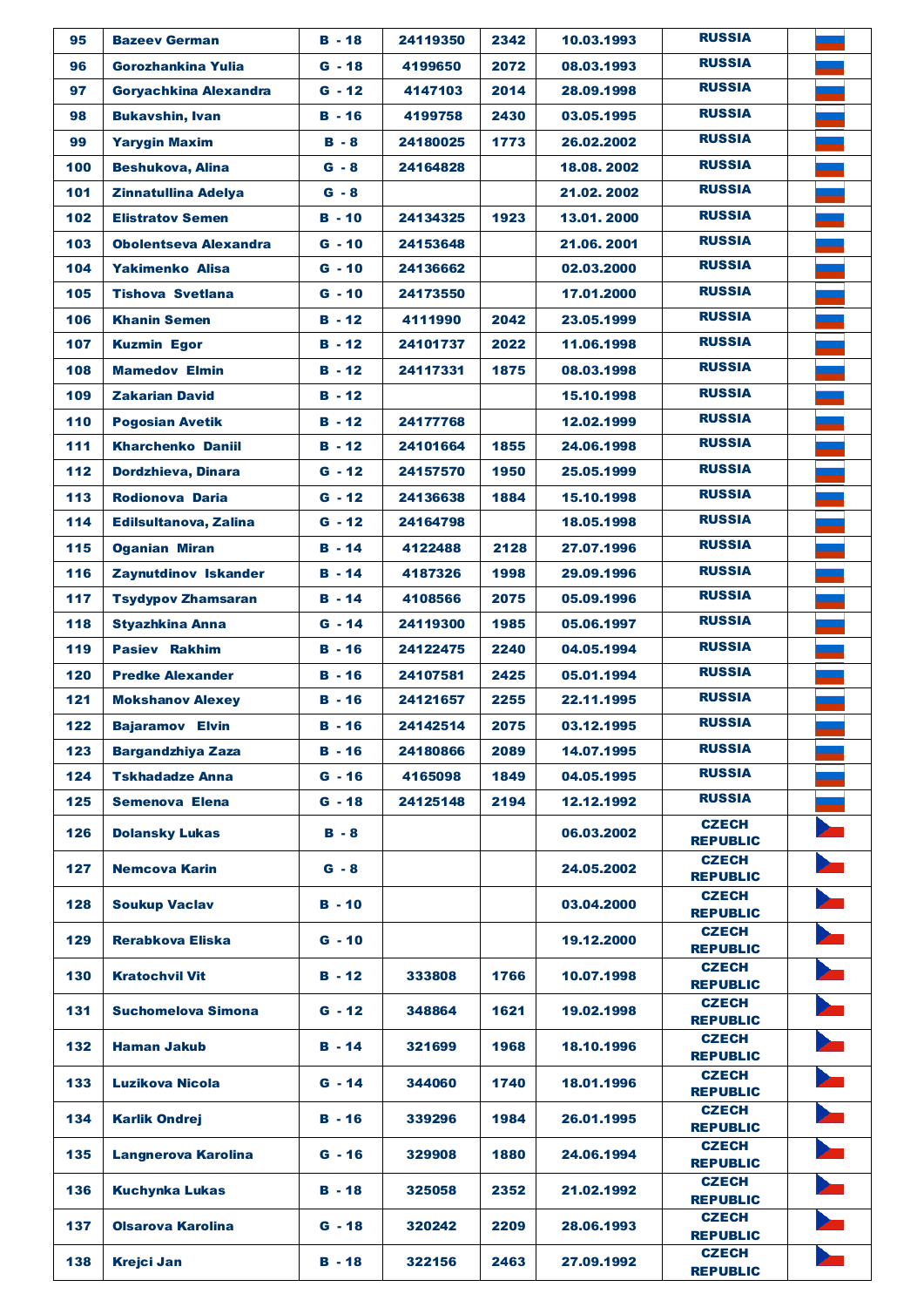| 139 | <b>Pychova Nela</b>                                  | $G - 12$      |          |      | 06.02.1999               | <b>CZECH</b><br><b>REPUBLIC</b> |   |
|-----|------------------------------------------------------|---------------|----------|------|--------------------------|---------------------------------|---|
| 140 | <b>Sargsyan Shant</b>                                | $B - 8$       |          |      | 27.01.2002               | <b>ARMENIA</b>                  |   |
| 141 | <b>Babayan Mariam</b>                                | $G - 8$       |          |      | 14.05.2002               | <b>ARMENIA</b>                  |   |
| 142 | <b>Sahakyan Vardan</b>                               | $B - 10$      |          |      | 10.01.2000               | <b>ARMENIA</b>                  |   |
| 143 | <b>Gharibyan Mane</b>                                | $G - 10$      |          |      | 05.02.2000               | <b>ARMENIA</b>                  |   |
| 144 | <b>Barseghyan Harutyun</b>                           | $B - 12$      | 13304585 | 1932 | 12.04.1998               | <b>ARMENIA</b>                  |   |
| 145 | <b>Shahbazyan Hasmik</b>                             | $G - 12$      | 13304690 |      | 08.01.1998               | <b>ARMENIA</b>                  |   |
| 146 | <b>Mezhlumyan Marat</b>                              | $B - 14$      | 13302973 | 1807 | 03.02.1997               | <b>ARMENIA</b>                  |   |
| 147 | <b>Harutyunyan Ani</b>                               | $G - 14$      | 13304461 |      | 22.11.1997               | <b>ARMENIA</b>                  |   |
| 148 | <b>Aghasaryan Robert</b>                             | $B - 16$      | 13302841 | 2287 | 01.03.1994               | <b>ARMENIA</b>                  |   |
| 149 | <b>Grigoryan Julieta</b>                             | $G - 16$      | 13300539 | 1924 | 21.10.1994               | <b>ARMENIA</b>                  |   |
| 150 | <b>Bakunts Rafayel</b>                               | $B - 18$      | 13304097 | 2062 | 25.07.1993               | <b>ARMENIA</b>                  |   |
| 151 | <b>Ter-Sahakyan Samvel</b>                           | $B - 18$      | 13302531 | 2525 | 26.10.1993               | <b>ARMENIA</b>                  |   |
| 152 | <b>Torosyan Lusine</b>                               | $G - 18$      | 13303759 | 1960 | 06.04.1993               | <b>ARMENIA</b>                  |   |
| 153 | <b>Nazaryan Armenak</b>                              | $B - 10$      | 13304747 |      | 05.01.2000               | <b>ARMENIA</b>                  |   |
| 154 | <b>Hoghmrtsyan Artur</b>                             | $B - 10$      |          |      | 18.12.2000               | <b>ARMENIA</b>                  |   |
| 155 | <b>Martirosyan Hayk</b>                              | $B - 10$      |          |      | 14.07.2000               | <b>ARMENIA</b>                  |   |
| 156 | <b>Hakobyan Aram</b>                                 | $B - 10$      |          |      | 01.04.2001               | <b>ARMENIA</b>                  |   |
| 157 | <b>Babloyan Mikael</b>                               | B - 10        |          |      | 27.07.2001               | <b>ARMENIA</b>                  |   |
| 158 | <b>Petrosyan Nune</b>                                | $G - 10$      |          |      | 04.09.2000               | <b>ARMENIA</b>                  |   |
| 159 | <b>Ivanyan Ani</b>                                   | $G - 10$      | 13305778 |      | 26,04,2000               | <b>ARMENIA</b>                  |   |
| 160 | <b>Khorotyan Milena</b>                              | $G - 10$      | 13305719 |      | 22.01.2000               | <b>ARMENIA</b>                  |   |
| 161 | <b>Grigoryan Arpine</b>                              | $G - 10$      |          |      | 03.10.2001               | <b>ARMENIA</b>                  |   |
| 162 | <b>Mkrtchyan Mikayel</b>                             | $B - 12$      | 13301020 | 1919 | 27.07.2001               | <b>ARMENIA</b>                  |   |
| 163 | <b>Aleksanyan Gor</b>                                | $B - 12$      |          |      | 20.09.1998               | <b>ARMENIA</b>                  |   |
| 164 | <b>Aleksanyan Hrant</b>                              | $B - 12$      |          |      | 16.06.1998               | <b>ARMENIA</b>                  |   |
| 165 |                                                      | $B - 12$      |          |      | 03.06.1998               | <b>ARMENIA</b>                  |   |
| 166 | <b>Ghazaryan Hayk</b><br><b>Petrosyan Arman</b>      | $B - 12$      | 13304712 | 1717 | 04.02.1999               | <b>ARMENIA</b>                  |   |
| 167 |                                                      | $B - 12$      | 13300857 | 1920 |                          | <b>ARMENIA</b>                  |   |
| 168 | <b>Petrosyan Manuel</b>                              | $G - 12$      | 13305662 |      | 06.05.1998<br>18.06.1998 | <b>ARMENIA</b>                  |   |
| 169 | <b>Militonyan Hermine</b><br><b>Mikayelyan Arman</b> | $B - 14$      | 13304852 | 2120 | 25.11.1996               | <b>ARMENIA</b>                  |   |
| 170 | <b>Kaniarvan Vladimir</b>                            | $B - 14$      | 13300423 | 1941 | 04.06.1996               | <b>ARMENIA</b>                  |   |
|     |                                                      |               |          |      |                          | <b>ARMENIA</b>                  |   |
| 171 | <b>Aghajanyan Arsen</b>                              | $B - 14$      | 13302698 | 1919 | 06.04.1997               | <b>ARMENIA</b>                  |   |
| 172 | <b>Apresyan Zohrak</b>                               | $B - 16$      | 13300199 | 2126 | 06.06.1995               | <b>ARMENIA</b>                  |   |
| 173 | <b>Shahinyan David</b>                               | <b>B</b> - 16 | 13304380 | 2263 | 02.04.1994               | <b>ARMENIA</b>                  |   |
| 174 | <b>Grigoryan Karen</b>                               | $B - 16$      | 13301004 | 2290 | 25.02.1995               | <b>ARMENIA</b>                  |   |
| 175 | <b>Pluzyan Aram</b>                                  | $B - 16$      | 13304798 | 2074 | 23.05.1995               | <b>ARMENIA</b>                  |   |
| 176 | Petrosyan Tigran S.                                  | B - 16        | 13303678 | 2206 | 01.03.1994               |                                 |   |
| 177 | <b>Gabuzyan Hovhannes</b>                            | <b>B</b> - 16 | 13303732 | 2261 | 19.05.1995               | <b>ARMENIA</b>                  |   |
| 178 | <b>Khalikyan Astghik</b>                             | G - 16        | 13300270 | 1698 | 21.11.1995               | <b>ARMENIA</b>                  |   |
| 179 | <b>Gevorgyan Maria</b>                               | $G - 16$      | 13303139 | 1976 | 21.12.1994               | <b>ARMENIA</b>                  |   |
| 180 | <b>Baghdasaryan Vahe</b>                             | $B - 18$      | 13303570 | 2229 | 20.03.1993               | <b>ARMENIA</b>                  |   |
| 181 | <b>Dilanyan Grigor</b>                               | $B - 18$      | 13304372 | 2250 | 02.04.1993               | <b>ARMENIA</b>                  |   |
| 182 | Sargsyan Shushanna                                   | $G - 18$      | 13609599 | 1932 | 03.03.1992               | <b>ARMENIA</b>                  |   |
| 183 | <b>Asatryan Sona</b>                                 | $G - 12$      | 13305700 |      | 26.04.1999               | <b>ARMENIA</b>                  |   |
| 184 | <b>Hovhannisyan Karen</b>                            | $B - 14$      |          |      | 09.03.1997               | <b>ARMENIA</b>                  |   |
| 185 | <b>Torosyan Norayr</b>                               | $B - 14$      | 13300431 | 1962 | 17.01.1996               | <b>ARMENIA</b>                  |   |
| 186 | <b>Ghukasyan Siranush</b>                            | $G - 12$      | 13300946 | 1734 | 25.11.1998               | <b>ARMENIA</b>                  |   |
| 187 | <b>Serpetsidakis Nikolaos</b>                        | $B - 8$       | 4260678  |      | 12.04.2002               | <b>GREECE</b>                   | 年 |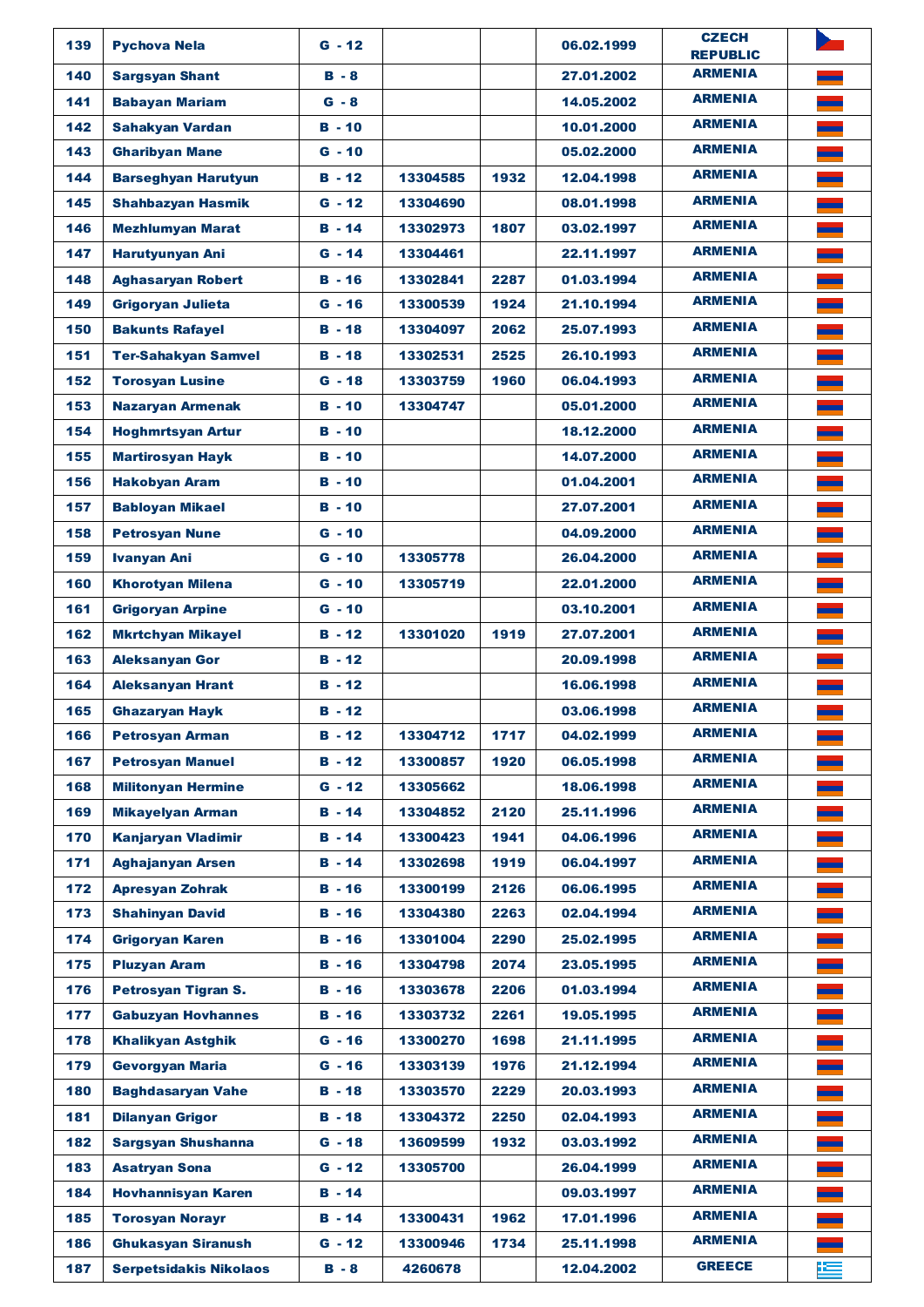| 188 | <b>Ioannidis Evgenios</b>                    | $B - 10$      | 4229274  | 1817 | 12.01.2001 | <b>GREECE</b>  | 垤         |
|-----|----------------------------------------------|---------------|----------|------|------------|----------------|-----------|
| 189 | <b>Kourkoulos-Arditis</b><br><b>Stamatis</b> | $B - 12$      | 4221990  | 1941 | 07.06.1998 | <b>GREECE</b>  | 垤         |
| 190 | <b>Papakonstantinou</b><br><b>Dimitrious</b> | $B - 14$      | 4218655  | 1927 | 02.07.1996 | <b>GREECE</b>  | 连         |
| 191 | <b>Serefidou Despoina</b>                    | $G - 14$      | 4218787  | 1709 | 03.03.1997 | <b>GREECE</b>  | 连         |
| 192 | <b>Kazakos Emmanouil</b>                     | B - 16        | 4216555  | 2054 | 13.06.1995 | <b>GREECE</b>  | 垤         |
| 193 | <b>Barbageorgopoulou Fani</b>                | $G - 16$      | 4220838  | 1879 | 07.03.1994 | <b>GREECE</b>  | 连         |
| 194 | <b>Papadopoulos PanaYotis</b>                | $B - 18$      | 4222636  | 1951 | 27.07.1996 | <b>GREECE</b>  | 医         |
| 195 | <b>Spirou Marina</b>                         | $G - 18$      | 4216989  | 1853 | 15.12.1993 | <b>GREECE</b>  | 运         |
| 196 | <b>Papathanasiou Elisavet</b>                | $G - 14$      | 4222687  | 1810 | 28.02.1997 | <b>GREECE</b>  | 连         |
| 197 | <b>Shemyakin, Valeriy</b>                    | $B - 8$       | 14129566 |      | 10.01.2002 | <b>UKRAINA</b> |           |
| 198 | <b>Shpanko, Nadija</b>                       | $G - 8$       |          |      | 02.05.2002 | <b>UKRAINA</b> |           |
| 199 | <b>Maltsev, Leonid</b>                       | $B - 10$      | 14116413 | 1886 | 22.12.2000 | <b>UKRAINA</b> |           |
| 200 | Androsova, Oleksandra                        | $G - 10$      | 14129507 |      | 10.03.2001 | <b>UKRAINA</b> |           |
| 201 | <b>Vorontsov, Pavlo</b>                      | $B - 12$      | 14116367 | 1950 | 23.01.1998 | <b>UKRAINA</b> |           |
| 202 | <b>Shtembulyak, Evgeniy</b>                  | $B - 12$      | 14113325 | 2024 | 12.03.1999 | <b>UKRAINA</b> |           |
| 203 | <b>Aniper, Veronika</b>                      | $G - 12$      | 14101599 | 1734 | 14.08.1998 | <b>UKRAINA</b> |           |
| 204 | <b>Mirzoev, Emil</b>                         | $B - 14$      | 14108640 | 2109 | 15.08.1996 | <b>UKRAINA</b> |           |
| 205 | <b>Bezkorovaina, Mariia</b>                  | $G - 14$      | 14116324 | 1957 | 16.04.1997 | <b>UKRAINA</b> |           |
| 206 | <b>Bortnyk, Oleksandr</b>                    | $B - 16$      | 14120828 | 2318 | 19.10.1996 | <b>UKRAINA</b> |           |
| 207 | Danylenko, Dmytro                            | $B - 16$      | 14120844 | 2284 | 09.03.1994 | <b>UKRAINA</b> |           |
| 208 | Rakhmangulova,<br><b>Anastasiia</b>          | $G - 16$      | 14117479 | 2153 | 30.12.1994 | <b>UKRAINA</b> |           |
| 209 | <b>Bogdanovich, Stanislav</b>                | $B - 18$      | 14115298 | 2464 | 04.02.1993 | <b>UKRAINA</b> |           |
| 210 | <b>Shvayger, Yuliya</b>                      | $G - 18$      | 14100126 |      | 20.10.1994 | <b>UKRAINA</b> |           |
| 211 | <b>Shevchenko, Kirill</b>                    | $B - 8$       | 14129574 | 1775 | 22.09.2002 | <b>UKRAINA</b> |           |
| 212 | <b>Matviyishen, Viktor</b>                   | $B - 8$       | 14129850 |      | 10.01.2002 | <b>UKRAINA</b> |           |
| 213 | <b>Skrypka, Andriy</b>                       | $B - 8$       |          |      | 17.05.2002 | <b>UKRAINA</b> |           |
| 214 | <b>Kucheryavy, Vadym</b>                     | $B - 10$      | 14129531 |      | 22.04.2001 | <b>UKRAINA</b> |           |
| 215 | lurovskikh, Oleksandr                        | $B - 10$      |          |      | 28.02.2000 | <b>UKRAINA</b> |           |
| 216 | <b>Shakhov, Mykhailo</b>                     | $B - 10$      |          |      | 20.11.2000 | <b>UKRAINA</b> |           |
| 217 | <b>Kuzmin, Denys</b>                         | $B - 10$      | 14125331 | 1838 | 29.01.2000 | <b>UKRAINA</b> |           |
| 218 | Skrypka, Mykyta                              | $B - 10$      | 14127148 |      | 17.05.2000 | <b>UKRAINA</b> |           |
| 219 | <b>Kulesh, Vladyslav</b>                     | $B - 12$      | 14128780 | 1866 | 16.07.1999 | <b>UKRAINA</b> |           |
| 220 | <b>Musiienko, Danylo</b>                     | $B - 12$      | 14125161 | 1809 | 19.04.1999 | <b>UKRAINA</b> |           |
| 221 | <b>Kotyk, Vitaliy</b>                        | $B - 12$      | 14125617 | 1934 | 24.05.1998 | <b>UKRAINA</b> |           |
| 222 | <b>Osmak, Iuliia</b>                         | $G - 12$      | 14101602 | 1632 | 06.03.1998 | <b>UKRAINA</b> |           |
| 223 | Konopatska, Oleksandra                       | $G - 12$      | 14128772 |      | 18.04.1998 | <b>UKRAINA</b> |           |
| 224 | Dvornitska, Olena                            | $G - 12$      | 14124700 | 1941 | 26.08.1998 | <b>UKRAINA</b> |           |
| 225 | <b>Vatinyan, Gor</b>                         | $B - 14$      | 14122260 | 1991 | 09.04.1997 | <b>UKRAINA</b> |           |
| 226 | <b>Avetisyan, Tigran</b>                     | $B - 14$      | 14113368 |      | 29.01.1997 | <b>UKRAINA</b> |           |
| 227 | <b>Burak, Ilona</b>                          | $G - 14$      | 14130254 |      | 30.04.1996 | <b>UKRAINA</b> |           |
| 228 | <b>Tantsyura, Marya</b>                      | $G - 14$      | 14124327 | 2030 | 13.02.1996 | <b>UKRAINA</b> |           |
| 229 | Melnyk, Igor                                 | $B - 16$      | 14102170 | 2013 | 01.01.1995 | <b>UKRAINA</b> |           |
| 230 | <b>Kigel, Dmytro</b>                         | <b>B</b> - 16 | 14117932 | 2131 | 07.01.1994 | <b>UKRAINA</b> |           |
| 231 | <b>Usoltseva, Polina</b>                     | $G - 16$      | 14113813 | 1822 | 27.03.1995 | <b>UKRAINA</b> |           |
| 232 | Yashchenko, Olena                            | $G - 16$      | 14125145 | 1763 | 03.11.1994 | <b>UKRAINA</b> |           |
| 233 | <b>Korniiuk, Mariia</b>                      | $G - 18$      | 14118874 | 2070 | 19.06.1992 | <b>UKRAINA</b> |           |
| 234 | Petrova, Iryna                               | $G - 18$      | 14124122 | 2014 | 14.11.1993 | <b>UKRAINA</b> |           |
| 235 | <b>Dermenji Andrei</b>                       | $B - 8$       |          |      | 24.06.2002 | <b>MOLDOVA</b> | $\bullet$ |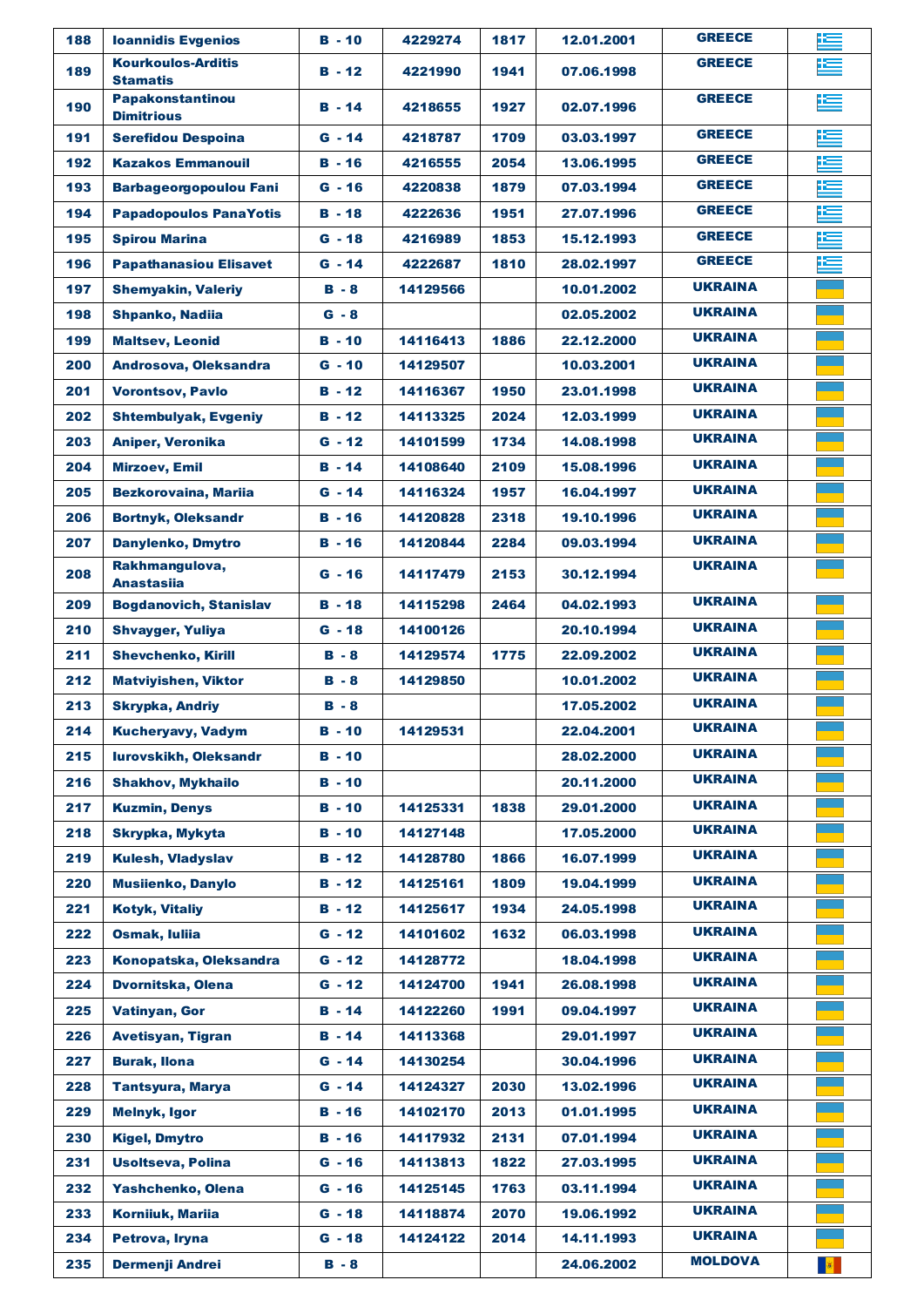| 236 | <b>Tataru lan</b>               | $B - 10$ |          |      | 19.03.2000 | <b>MOLDOVA</b>    |                                            |
|-----|---------------------------------|----------|----------|------|------------|-------------------|--------------------------------------------|
| 237 | <b>Tataru Dan</b>               | $B - 12$ |          |      | 31.05.1998 | <b>MOLDOVA</b>    | $\frac{1}{\sqrt{2}}$                       |
| 238 | <b>Jecova Marina</b>            | $G - 12$ |          |      | 08.01.1999 | <b>MOLDOVA</b>    | $\left\vert \hat{\mathbf{u}}\right\vert$ . |
| 239 | <b>Cerbulenco Liviu</b>         | $B - 14$ |          |      | 03.09.1996 | <b>MOLDOVA</b>    | $\frac{1}{\alpha}$                         |
| 240 | <b>Cazacu Gabriela</b>          | $G - 14$ | 13903799 | 1605 | 22.02.1996 | <b>MOLDOVA</b>    | $\langle \hat{\theta} \rangle$             |
| 241 | <b>Circiumaru Ilie</b>          | $B - 16$ | 13900110 | 1838 | 02.12.1994 | <b>MOLDOVA</b>    | $\left\vert \Psi \right\vert$ .            |
| 242 | <b>Biciuc Valentina</b>         | $G - 16$ | 13902865 | 1495 | 26.04.1995 | <b>MOLDOVA</b>    | $\langle \hat{\theta} \rangle$             |
| 243 | <b>Talmazan Oleg</b>            | $B - 18$ | 13904167 | 1884 | 28.07.1993 | <b>MOLDOVA</b>    | $\langle \hat{\theta} \rangle$             |
| 244 | <b>Gisca Veronica</b>           | $G - 18$ |          |      | 24.12.1992 | <b>MOLDOVA</b>    | $\frac{1}{\sqrt{2}}$                       |
| 245 | <b>Kotau Arseni</b>             | $B - 8$  |          |      | 21.02.2002 | <b>BELARUS</b>    |                                            |
| 246 | <b>Badelka Olga</b>             | $G - 8$  |          |      | 08.07.2002 | <b>BELARUS</b>    |                                            |
| 247 | Nikitsenka Mikhail              | $B - 10$ | 13506862 | 1804 | 28.03.2000 | <b>BELARUS</b>    |                                            |
| 248 | <b>Prakapuk Vera</b>            | $G - 10$ |          |      | 20.07.2010 | <b>BELARUS</b>    |                                            |
| 249 | <b>Sheremet Anton</b>           | $B - 12$ | 13504452 | 1920 | 10.07.1999 | <b>BELARUS</b>    |                                            |
| 250 | <b>Beinenson Katsiaryna</b>     | $G - 12$ |          |      | 28.03.1998 | <b>BELARUS</b>    |                                            |
| 251 | <b>Terzi Aliaksei</b>           | $B - 14$ | 13505076 | 1925 | 05.08.1997 | <b>BELARUS</b>    |                                            |
| 252 | <b>Kaliadzich Maryia</b>        | $G - 14$ | 13500015 | 1866 | 08.03.1996 | <b>BELARUS</b>    |                                            |
| 253 | <b>Kovalev Vladislav</b>        | $B - 16$ | 13504398 | 2329 | 06.01.1994 | <b>BELARUS</b>    |                                            |
| 254 | <b>Revo Tatsiana</b>            | $G - 16$ | 13506480 | 1968 | 04.02.1994 | <b>BELARUS</b>    |                                            |
| 255 | <b>Khachykian David</b>         | $B - 18$ | 13504789 | 2176 | 07.05.1994 | <b>BELARUS</b>    |                                            |
| 256 | <b>Siahodnik Anton</b>          | $B - 16$ | 13505963 | 2126 | 02.04.1995 | <b>BELARUS</b>    |                                            |
| 257 | Zarubitski Viachelau            | $B - 8$  |          |      | 13.03.2002 | <b>BELARUS</b>    |                                            |
| 258 | <b>Antanovich Tatsiana</b>      | $G - 10$ | 13507125 |      | 16.01.2000 | <b>BELARUS</b>    |                                            |
| 259 | <b>Vialichka Kiryl</b>          | $B - 12$ | 13508881 | 1810 | 26.02.1999 | <b>BELARUS</b>    |                                            |
| 260 | <b>Lazar Lekic</b>              | $B - 14$ | 900052   | 1913 | 25.11.1997 | <b>MONTENEGRO</b> | 拿                                          |
| 261 | <b>Nikola Potpara</b>           | $B - 18$ | 910058   | 2035 | 17.12.1993 | <b>MONTENEGRO</b> | 家                                          |
| 262 | <b>Livaic Leon</b>              | $B - 10$ | 14531534 | 1852 | 16.10.2000 | <b>CROATIA</b>    | Ŧ                                          |
| 263 | <b>Sardelic Marina</b>          | G - 10   |          |      | 23.09.2000 | <b>CROATIA</b>    |                                            |
| 264 | Plenca Jadranko                 | $B - 12$ | 14527146 | 1728 | 25.12.1999 | <b>CROATIA</b>    | <u>— </u>                                  |
| 265 | <b>Ivekovic Zvjezdana</b>       | $G - 12$ |          |      | 09.03.1999 | <b>CROATIA</b>    | a.                                         |
| 266 | <b>Mravic Filip</b>             | $B - 14$ | 14514095 | 1774 | 06.04.1996 | <b>CROATIA</b>    |                                            |
| 267 | <b>Posmuga Suzana</b>           | $G - 14$ |          |      | 03.10.1996 | <b>CROATIA</b>    | H                                          |
| 268 | <b>Havas Juraj</b>              | $B - 16$ | 14517760 | 1950 | 21.10.1994 | <b>CROATIA</b>    | $\frac{1}{2}$                              |
| 269 | <b>Kukic Lora</b>               | $G - 16$ | 14520699 | 1738 | 19.01.1995 | <b>CROATIA</b>    |                                            |
| 270 | <b>Blazeka Matej</b>            | $B - 18$ | 14515741 | 2134 | 27.03.1995 | <b>CROATIA</b>    | Ŧ<br>$\overline{\phantom{0}}$              |
| 271 | <b>Ivekovic Tihana</b>          | $G - 18$ | 14517825 | 1893 | 03.03.1995 | <b>CROATIA</b>    |                                            |
| 272 | <b>Pavlic Petra</b>             | $G - 12$ | 14608626 | 1508 | 14.8.1998  | <b>SLOVENIA</b>   | H                                          |
| 273 | <b>Talu Mircea</b>              | $B - 8$  | 1223356  | 1596 | 20.09.2002 | <b>ROMANIA</b>    |                                            |
|     | Panescu Angelina-               |          |          |      |            | <b>ROMANIA</b>    | H<br>Ш                                     |
| 274 | <b>Gabriela</b>                 | $G - 8$  | 1227378  |      | 05.01.2002 |                   |                                            |
| 275 | <b>Zubcu Vlad-George</b>        | $B - 10$ | 1219715  | 1568 | 28.02.2000 | <b>ROMANIA</b>    | ш                                          |
| 276 | <b>Oloeriu Delia-Ioana</b>      | $G - 10$ | 1224867  |      | 17.02.2001 | <b>ROMANIA</b>    | ш                                          |
| 277 | <b>Ciungan Diana-Alexandra</b>  | $G - 12$ | 1219472  | 1680 | 04.03.1998 | <b>ROMANIA</b>    | ш                                          |
| 278 | <b>Delgado-Vlaic Adrian</b>     | $B - 14$ | 1220195  | 1881 | 23.12.1996 | <b>ROMANIA</b>    | ш                                          |
| 279 | <b>Visanescu Daria-Ioana</b>    | $G - 14$ | 1200518  | 1897 | 03.08.1996 | <b>ROMANIA</b>    |                                            |
| 280 | <b>Dicu Razvan-Stefan</b>       | $B - 16$ | 1220217  | 2143 | 28.12.1995 | <b>ROMANIA</b>    | ш                                          |
| 281 | <b>Foisor Mihaela-Veronica</b>  | $G - 16$ | 2270757  | 2144 | 26.03.1994 | <b>ROMANIA</b>    | Ш                                          |
| 282 | <b>Stanciu Alexandru-Ovidiu</b> | $B - 18$ | 1217674  | 2261 | 12.08.1993 | <b>ROMANIA</b>    | ш                                          |
| 283 | <b>Anusca Madalina-Maria</b>    | $G - 18$ | 1215396  | 2025 | 17.08.1992 | <b>ROMANIA</b>    | Ш                                          |
| 284 | <b>Angheluta Filip</b>          | $B - 8$  |          |      | 31.07.2002 | <b>ROMANIA</b>    | ш                                          |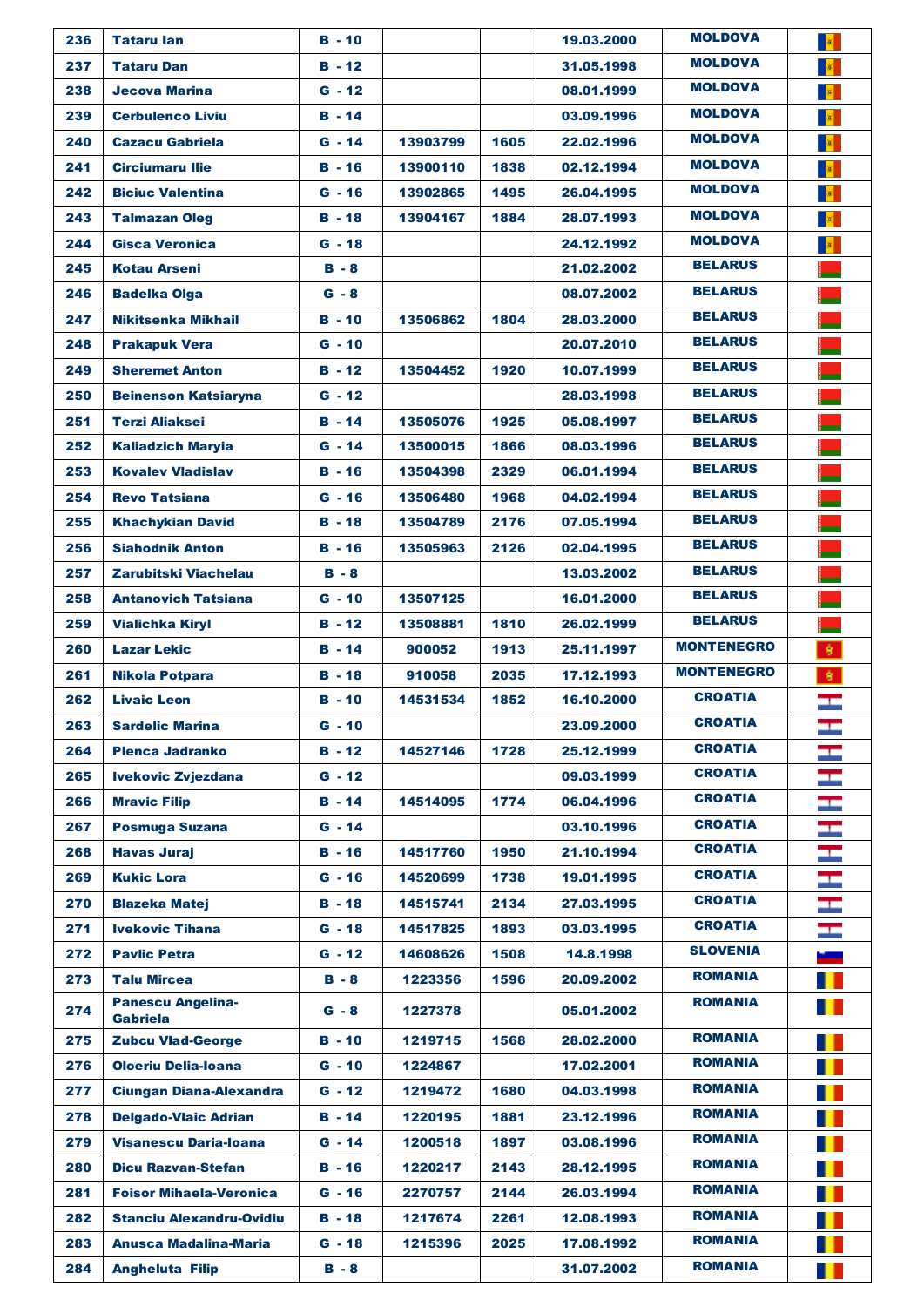| 285 | <b>Boncea-Pentac Salia-Ana</b>               | $G - 8$       |          |      | 08.12.2002 | <b>ROMANIA</b>   | Ш         |
|-----|----------------------------------------------|---------------|----------|------|------------|------------------|-----------|
| 286 | <b>Peev Kosta</b>                            | $B - 14$      | 15001660 | 1630 | 04.06.1997 | <b>MACEDONIA</b> |           |
| 287 | <b>Injac Teodora</b>                         | $G - 10$      | 932400   |      | 2000.      | <b>SERBIA</b>    |           |
| 288 | <b>Arsic Djordje</b>                         | $B - 12$      | 901148   | 1788 | 1999.      | <b>SERBIA</b>    |           |
| 289 | <b>Rakic Teodora</b>                         | $G - 12$      | 912573   | 1708 | 1998.      | <b>SERBIA</b>    |           |
| 290 | <b>Milutinovic Stefana</b>                   | $G - 14$      | 942456   | 1872 | 1996.      | <b>SERBIA</b>    |           |
| 291 | <b>Grbic Branko</b>                          | $B - 14$      | 944394   | 1870 | 1996       | <b>SERBIA</b>    |           |
| 292 | <b>Ratkovic Milovan</b>                      | $B - 16$      | 914525   | 2068 | 1994.      | <b>SERBIA</b>    |           |
| 293 | <b>Stoiadinov Svetlana</b>                   | $G - 16$      | 900494   | 1854 | 1994.      | <b>SERBIA</b>    |           |
| 294 | <b>Radusinovic Lazar</b>                     | <b>B</b> - 18 | 939986   | 2247 | 1993.      | <b>SERBIA</b>    |           |
| 295 | <b>Miladinovic Lena</b>                      | $G - 18$      | 942553   | 2023 | 1993.      | <b>SERBIA</b>    |           |
| 296 | <b>Viktor Gazik</b>                          | $B - 10$      | 14928752 | 1867 | 13.12.2001 | <b>SLOVAKIA</b>  | <b>BU</b> |
| 297 | <b>Ondrej Mraz</b>                           | $B - 12$      | 14900335 | 1810 | 12.03.1998 | <b>SLOVAKIA</b>  | -9-       |
| 298 | <b>Veronika Gazikova</b>                     | $G - 12$      | 14919311 | 1808 | 04.05.1999 | <b>SLOVAKIA</b>  | -9-       |
| 299 | <b>Juraj Druska</b>                          | $B - 16$      | 14915650 | 2262 | 31.08.1994 | <b>SLOVAKIA</b>  | -9-       |
| 300 | <b>Karolina Turkova</b>                      | $G - 16$      | 14916932 | 1908 | 31.01.1994 | <b>SLOVAKIA</b>  | -9        |
| 301 | <b>Dominik Csiba</b>                         | $B - 18$      | 14913291 | 2393 | 07.10.1992 | <b>SLOVAKIA</b>  | -9-       |
| 302 | <b>Reka Kantor</b>                           | $G - 18$      | 14913275 | 1994 | 02.02.1993 | <b>SLOVAKIA</b>  | -9-       |
| 303 | <b>Monika Motycakova</b>                     | $G - 18$      | 14909626 | 2093 | 02.07.1992 | <b>SLOVAKIA</b>  | - 5       |
| 304 | <b>Zuzana Milcova</b>                        | $G - 18$      | 14920026 | 1969 | 13.08.1992 | <b>SLOVAKIA</b>  | -9        |
| 305 | <b>Koziol Kamil</b>                          | $B - 10$      | 1161555  | 1753 | 11.11.2000 | <b>POLAND</b>    |           |
| 306 | <b>Kiolbasa Oliwia</b>                       | $G - 10$      | 1154613  | 1593 | 26.04.2000 | <b>POLAND</b>    |           |
| 307 | <b>Dadello Aleksandra</b>                    | $G - 12$      | 1177362  | 1726 | 09.02.1998 | <b>POLAND</b>    |           |
| 308 | <b>Nowicki Bartosz</b>                       | $B - 14$      | 1179730  | 2067 | 25.04.1996 | <b>POLAND</b>    |           |
| 309 | <b>Krzyzanowski Marcin</b>                   | $B - 16$      | 1132199  | 2377 | 11.01.1994 | <b>POLAND</b>    |           |
| 310 | <b>Lach Aleksandra</b>                       | $G - 16$      | 1134299  | 2179 | 02.01.1995 | <b>POLAND</b>    |           |
| 311 | <b>Kolosowski Mateusz</b>                    | $B - 18$      |          | 2308 | 23.07.1992 | <b>POLAND</b>    |           |
| 312 | <b>Kulon Klaudia</b>                         | $G - 18$      | 1131044  | 2230 | 13.03.1992 | <b>POLAND</b>    |           |
| 313 | <b>Leks Maria</b>                            | $G - 16$      | 1134957  | 2012 | 21.10.1995 | <b>POLAND</b>    |           |
| 314 | <b>Adamowicz Katarzyna</b>                   | G - 18        | 1134043  | 2123 | 07.01.1993 | <b>POLAND</b>    |           |
| 315 | <b>Grela Kacper</b>                          | B - 10        | 1154141  | 1753 | 05.04.2000 | POLAND           |           |
| 316 | <b>Parol Pola</b>                            | $G - 10$      | 1163116  |      | 28.09.2000 | <b>POLAND</b>    |           |
| 317 | <b>Kaniewska Emilia</b>                      | $G - 12$      | 1167227  |      | 26.06.1999 | POLAND           |           |
| 318 | <b>Eggink Mateusz</b>                        | $B - 14$      | 1135490  | 1833 | 15.10.1996 | <b>POLAND</b>    |           |
| 319 | <b>Eggink Ryszard</b>                        | $B - 14$      | 1125869  | 1896 | 18.10.1997 | <b>POLAND</b>    |           |
| 320 | <b>Wieczorek Oskar</b>                       | <b>B</b> - 16 | 1133950  | 2316 | 13.06.1994 | <b>POLAND</b>    |           |
| 321 | <b>Bea Boglarka</b>                          | G - 16        | 700827   | 2102 | 13.08.1995 | <b>HUNGARY</b>   |           |
| 322 | <b>Fur Katinka</b>                           | G - 18        | 739090   | 1947 | 10.05.1993 | <b>HUNGARY</b>   |           |
| 323 | <b>Matey Kostadinov Petkov</b>               | $B - 8$       |          |      | 29.03.2002 | <b>BULGARIA</b>  |           |
| 324 | Garbiela Andreeva Antova                     | $G - 8$       |          |      | 06.01.2002 | <b>BULGARIA</b>  |           |
| 325 | <b>Petar-Delian Danielov</b>                 | B - 10        | 2914492  | 1751 | 12.10.2001 | <b>BULGARIA</b>  |           |
| 326 | <b>Shentov</b><br><b>Ana Petrova Valeva</b>  | G - 10        |          |      | 29.02.2000 | <b>BULGARIA</b>  |           |
| 327 | <b>Valentin Plamenov Valev</b>               | $B - 12$      | 2909855  | 1911 | 24.01.1998 | <b>BULGARIA</b>  |           |
|     | <b>Boryana Sergeeva</b>                      |               |          |      |            | <b>BULGARIA</b>  |           |
| 328 | <b>Petrova</b>                               | $G - 12$      |          |      | 22.08.1998 |                  |           |
| 329 | <b>Dimitar Dimitrov Daskalov</b>             | $B - 14$      | 2902800  | 2021 | 25.02.1997 | <b>BULGARIA</b>  |           |
| 330 | <b>Denica Dragomirova</b><br><b>Dragieva</b> | $G - 14$      | 2907232  | 1782 | 08.07.1996 | <b>BULGARIA</b>  |           |
| 331 | <b>Hristo Petrov Vrigazov</b>                | $B - 16$      | 2911191  | 1893 | 25.12.1995 | <b>BULGARIA</b>  |           |
| 332 | Derena Lyubomirova<br><b>Sirkova</b>         | $G - 16$      | 2910560  | 2109 | 26.04.1994 | <b>BULGARIA</b>  |           |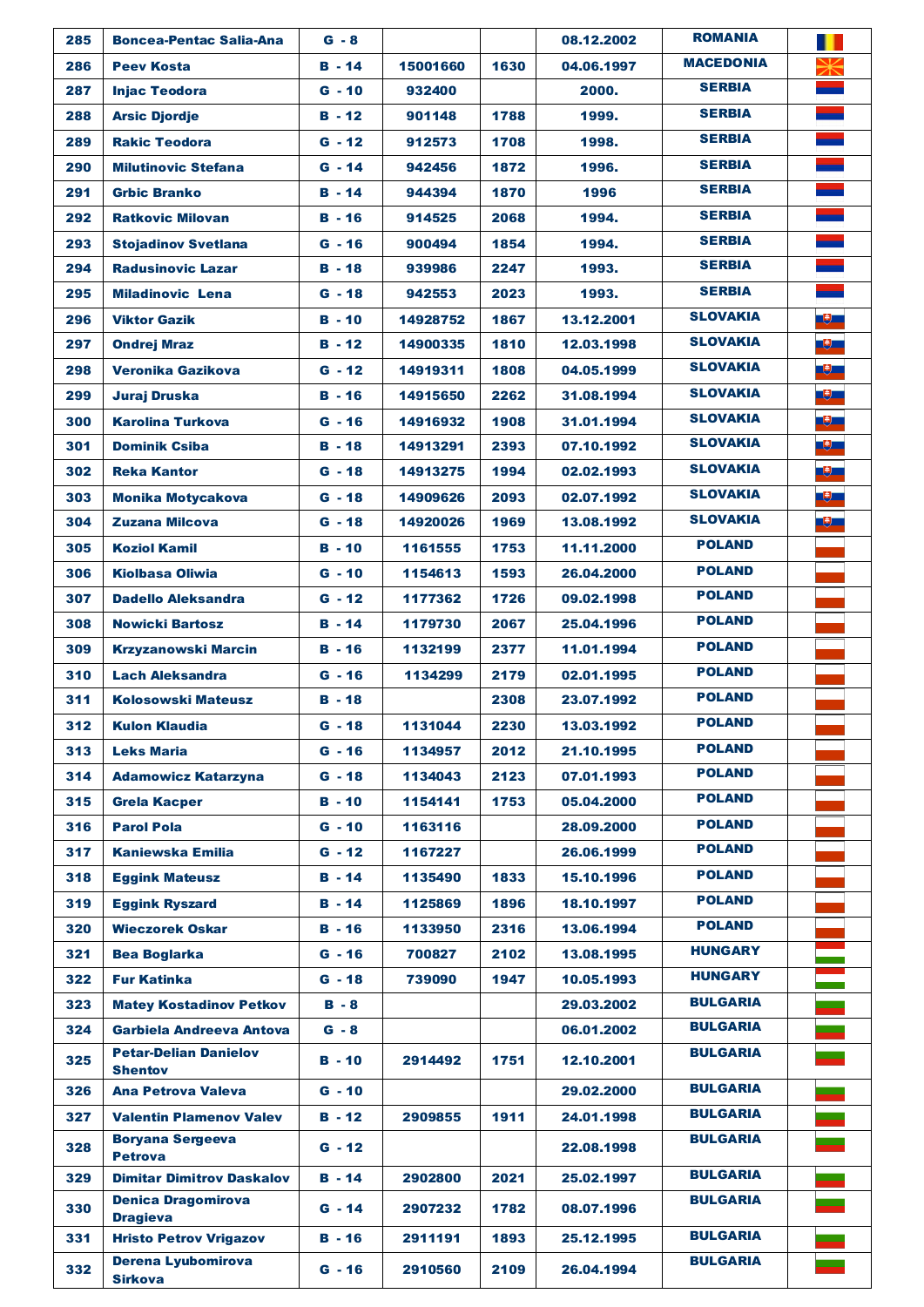| 333 | <b>Dzhulian Kirilov Georgiev</b> | $B - 18$      |          | 1897 | 14.03.1993 | <b>BULGARIA</b>   |                              |
|-----|----------------------------------|---------------|----------|------|------------|-------------------|------------------------------|
| 334 | <b>Maria Valentinova Vasova</b>  | $G - 12$      | 2900955  | 1721 | 04.01.1998 | <b>BULGARIA</b>   |                              |
| 335 | <b>Mehraliyev Sahil</b>          | $B - 8$       |          |      | 2002       | <b>AZERBAIJAN</b> | $\overline{\mathbf{G}}$      |
| 336 | <b>Alizada Fidan</b>             | $G - 8$       |          |      | 2002       | <b>AZERBAIJAN</b> |                              |
| 337 | <b>Imanov Asim</b>               | $B - 10$      | 13405462 |      | 2000       | <b>AZERBAIJAN</b> |                              |
| 338 | <b>Maharramli Jale</b>           | $G - 10$      |          |      | 2000       | <b>AZERBAIJAN</b> |                              |
| 339 | <b>Abbasov Zaur</b>              | $B - 12$      | 13405225 |      | 1999       | <b>AZERBAIJAN</b> |                              |
| 340 | <b>Mammadzada Gunay</b>          | $G - 12$      | 13403729 | 1815 | 2000       | <b>AZERBAIJAN</b> | $\langle \cdot \rangle$      |
| 341 | <b>Babazade Cavidan</b>          | $B - 14$      | 13401947 | 2082 | 1997       | <b>AZERBAIJAN</b> | $\mathbf{G}_\parallel$       |
| 342 | Zamanova, Bikakhanim             | $G - 14$      | 13405365 | 1790 | 1996       | <b>AZERBAIJAN</b> | $\overline{C}$               |
| 343 | <b>Iskandarov, Misratdin</b>     | $B - 16$      | 13400312 | 2203 | 1995       | <b>AZERBAIJAN</b> | $\mathbf{G}$                 |
| 344 | <b>Khalafova Narmin</b>          | $G - 16$      | 13402625 | 2068 | 1994       | <b>AZERBAIJAN</b> | $\overline{\mathbf{G}}$      |
| 345 | <b>Rzayev Bahruz</b>             | $B - 18$      | 13403036 | 2235 | 1993       | <b>AZERBAIJAN</b> | $\overline{G}$               |
| 346 | <b>Abdulla Khayala</b>           | $G - 18$      | 13401807 | 2193 | 1993       | <b>AZERBAIJAN</b> | $\overline{\mathbf{G}}$      |
| 347 | Qadimbayli Abdulla               | $B - 8$       | 13404938 | 1755 | 2002       | <b>AZERBAIJAN</b> | $\mathbf{G}$                 |
| 348 | <b>Asadli Vugar</b>              | $B - 10$      | 13405764 |      | 2001       | <b>AZERBAIJAN</b> | $\overline{\mathbf{G}}$      |
| 349 | <b>Hojjatova Aydan</b>           | $G - 12$      | 13405462 | 1818 | 1999       | <b>AZERBAIJAN</b> | $\overline{\mathbf{G}}$      |
| 350 | <b>Alizade Ayxan</b>             | $B - 8$       |          |      | 2003       | <b>AZERBAIJAN</b> | $\langle \mathbf{e} \rangle$ |
| 351 | <b>Muradov Cavid</b>             | $B - 8$       |          |      | 2003       | <b>AZERBAIJAN</b> | $\mathbf{C}$                 |
| 352 | <b>Maharramov Yusif</b>          | $B - 8$       |          |      | 2002       | <b>AZERBAIJAN</b> | $\mathbf{G}_\parallel$       |
| 353 | <b>Farhadov Mikail</b>           | $B - 8$       |          |      | 2002       | <b>AZERBAIJAN</b> | $\overline{\mathbf{G}}$      |
| 354 | <b>Qarayev Kenan</b>             | $B - 8$       | 13405543 |      | 2002       | <b>AZERBAIJAN</b> | $\overline{\mathbf{G}}$      |
| 355 | <b>Aliyev Senan</b>              | $B - 8$       | 13405691 |      | 2002       | <b>AZERBAIJAN</b> | $\mathbf{G}_{\mathbb{Z}}$    |
| 356 | <b>Aslanov Farid</b>             | $B - 8$       |          |      | 2002       | <b>AZERBAIJAN</b> | $\mathbf{G}$                 |
| 357 | Habibli Ali                      | $B - 8$       |          |      | 2002       | <b>AZERBAIJAN</b> |                              |
| 358 | <b>Hasanov Ali</b>               | $B - 8$       |          |      | 2002       | <b>AZERBAIJAN</b> |                              |
| 359 | <b>Aliyev Taleh</b>              | $B - 8$       | 13406795 |      | 2003       | <b>AZERBAIJAN</b> |                              |
| 360 | <b>Rzayev Murad</b>              | $B - 8$       |          |      | 2004       | <b>AZERBAIJAN</b> |                              |
| 361 | <b>Aliyev Adnan</b>              | $B - 8$       | 13405411 |      | 2003       | <b>AZERBAIJAN</b> | $\mathbf{G}$                 |
| 362 | <b>Karimli Aysu</b>              | $G - 8$       |          |      |            | <b>AZERBAIJAN</b> | $\mathbf{G}$                 |
| 363 | <b>Nagdiyev Niyazi</b>           | $B - 10$      | 13405519 |      | 2000       | <b>AZERBAIJAN</b> | $\langle \cdot \rangle$      |
| 364 | <b>Aliyev Kanan</b>              | $B - 10$      | 13405683 |      | 2000       | <b>AZERBAIJAN</b> | $\overline{C}$               |
| 365 | <b>Cafarli Babak</b>             | <b>B</b> - 10 |          |      | 2001       | <b>AZERBAIJAN</b> | $\mathbf{G}$                 |
| 366 | Sadikhli Aslan                   | <b>B</b> - 10 |          |      | 2001       | <b>AZERBAIJAN</b> | $\mathbf{G}$                 |
| 367 | <b>Akhundov Shamshad</b>         | $B - 10$      | 13404024 |      | 2000       | <b>AZERBAIJAN</b> | $\mathbf{G}$                 |
| 368 | <b>Bashirli Nail</b>             | <b>B</b> - 10 | 13406809 |      | 2000       | <b>AZERBAIJAN</b> | $\overline{\mathbf{G}}$      |
| 369 | <b>Azizova Sona</b>              | $G - 10$      |          |      | 2000       | <b>AZERBAIJAN</b> | $\overline{\mathbf{G}}$      |
| 370 | <b>Zeynalli Miradil</b>          | <b>B</b> - 12 | 13401440 | 1812 | 1998       | <b>AZERBAIJAN</b> | $\bullet$                    |
| 371 | <b>Sadikhov Ulvi</b>             | $B - 12$      | 13401416 | 1814 | 1998       | <b>AZERBAIJAN</b> | $\mathbf{G}$                 |
| 372 | <b>Aliyev Eltun</b>              | $B - 12$      | 13404032 | 1682 | 1999       | <b>AZERBAIJAN</b> | $\mathbf{G}$                 |
| 373 | <b>Suleymanli Ramazan</b>        | B - 12        | 13404270 | 1715 | 1998       | <b>AZERBAIJAN</b> | $\overline{\mathbf{G}}$      |
| 374 | <b>Pashayev Rihat</b>            | $B - 12$      | 13406221 |      | 1998       | <b>AZERBAIJAN</b> | $\mathbf{G}_\parallel$       |
| 375 | <b>Qasimov Chingiz</b>           | <b>B</b> - 12 | 13404059 |      | 1999       | <b>AZERBAIJAN</b> | $\langle \cdot \rangle$      |
| 376 | <b>Mammadov Gulam</b>            | $B - 12$      | 13404040 | 1829 | 1999       | <b>AZERBAIJAN</b> | $\overline{\mathbf{G}}$      |
| 377 | <b>Hasratli Vusal</b>            | <b>B</b> - 12 | 13404881 |      | 1999       | <b>AZERBAIJAN</b> | $\mathbf{G}$                 |
| 378 | <b>Imanly Magrura</b>            | $G - 12$      | 13404881 | 1636 | 1998       | <b>AZERBAIJAN</b> | $\mathbf{G}_{\mathbb{Z}}$    |
| 379 | <b>Mukhtarov Kenan</b>           | $B - 14$      | 13400541 | 1801 | 1997       | <b>AZERBAIJAN</b> | $\mathbf{G}$                 |
| 380 | <b>Oruclu Qashqay</b>            | <b>B</b> - 14 |          |      | 1997       | <b>AZERBAIJAN</b> | $\overline{\mathbf{G}}$      |
| 381 | <b>Bakirli Omar</b>              | $B - 14$      | 13403354 |      | 1997       | <b>AZERBAIJAN</b> | $\langle \mathbf{G} \rangle$ |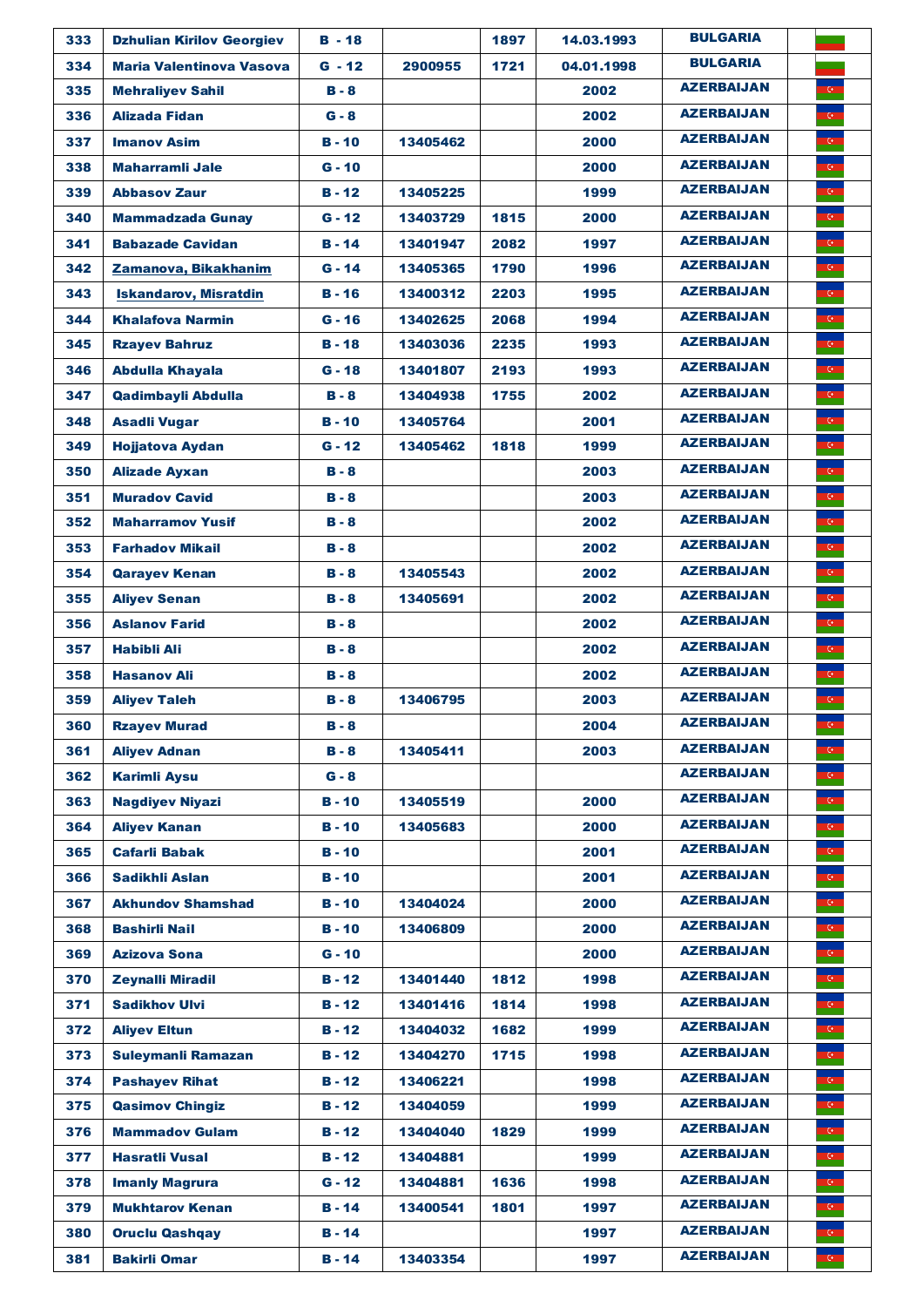| 382 | <b>Pirverdivev Agil</b>       | $B - 14$      | 13400568 | 2090 | 1996       | <b>AZERBAIJAN</b> | $\mathbf{G}_{\mathbb{Z}}$ |
|-----|-------------------------------|---------------|----------|------|------------|-------------------|---------------------------|
| 383 | <b>Bayramov Elkhan</b>        | $B - 14$      | 13400525 | 1944 | 1997       | <b>AZERBAIJAN</b> | $\mathbf{G}_\parallel$    |
| 384 | <b>Izzat Kanan</b>            | $B - 14$      | 13405209 | 2163 | 1996       | <b>AZERBAIJAN</b> | $\overline{\mathbf{G}}$   |
| 385 | <b>Gadimbayli Goshgar</b>     | $B - 14$      | 13405535 |      | 1997       | <b>AZERBAIJAN</b> | $\overline{\mathbf{G}}$   |
| 386 | <b>Amrayeva Aytan</b>         | $G - 14$      | 13405101 | 1811 | 1997       | <b>AZERBAIJAN</b> | $\mathbf{G}$              |
| 387 | <b>Soyunlu Narmin</b>         | $G - 14$      | 13400843 | 1775 | 1996       | <b>AZERBAIJAN</b> | $\mathbb{G}_+$            |
| 388 | <b>Firidunlu Lala</b>         | $G - 14$      | 13404865 |      | 1998       | <b>AZERBAIJAN</b> | $\overline{\mathbf{G}}$   |
| 389 | <b>Rustamzada Dargah</b>      | $B - 16$      | 13404784 | 2093 | 1995       | <b>AZERBAIJAN</b> | $\mathbf{G}$              |
| 390 | <b>Abbasov Amil</b>           | $B - 16$      | 13402277 | 2052 | 1996       | <b>AZERBAIJAN</b> | $\overline{G}$            |
| 391 | <b>Mammadov Zaur</b>          | <b>B</b> - 16 | 13401033 | 2302 | 1994       | <b>AZERBAIJAN</b> | $\mathbf{G}$              |
| 392 | <b>Mammadov Mehti</b>         | $B - 16$      | 13402145 | 1814 | 1995       | <b>AZERBAIJAN</b> | $\mathbf{G}$              |
| 393 | <b>Orujov Shujaat</b>         | <b>B</b> - 16 | 13403613 | 2077 | 1995       | <b>AZERBAIJAN</b> | $\overline{\mathbf{C}}$   |
| 394 | <b>Mehdiyeva Laman</b>        | $G - 16$      | 13404709 |      | 1994       | <b>AZERBAIJAN</b> | $\mathbf{G}_\parallel$    |
| 395 | <b>Mammadov Ayaz</b>          | $B - 18$      | 13402579 | 2327 | 1992       | <b>AZERBAIJAN</b> | $\overline{\mathbf{G}}$   |
| 396 | <b>Kazimova Narmin</b>        | $G - 18$      | 13402951 | 2255 | 1993       | <b>AZERBAIJAN</b> | $\mathbf{G}$              |
| 397 | <b>Guliyeva Sabina</b>        | $G - 18$      | 13403680 | 2010 | 1993       | <b>AZERBAIJAN</b> | $\overline{\mathbf{G}}$   |
| 398 | <b>Mammadova Aysel</b>        | $G - 18$      | 13402161 | 1965 | 1992       | <b>AZERBAIJAN</b> | $\overline{C}$            |
| 399 | <b>Boyarchenko Vlada</b>      | $G - 14$      | 4000072  |      | 16.02.1997 | <b>LUXEMBOURG</b> |                           |
| 400 | <b>Khvadagiani Nika</b>       | $B - 10$      |          |      | 18.09.2001 | <b>GEORGIA</b>    | 羋                         |
| 401 | <b>Kokaia Guram</b>           | <b>B</b> - 10 |          |      | 11.06.2000 | <b>GEORGIA</b>    | ÷                         |
| 402 | <b>Ambroladze Saba</b>        | $B - 8$       |          |      | 02.01.2002 | <b>GEORGIA</b>    | ₩                         |
| 403 | <b>Kapanadze Sandra</b>       | $G - 8$       |          |      | 16.06.2002 | <b>GEORGIA</b>    | ₩                         |
| 404 | <b>Kuchukhidze Luka</b>       | B - 8         |          |      | 24.05.2003 | <b>GEORGIA</b>    | ₩                         |
| 405 | <b>Chkhetia Ilia</b>          | <b>B</b> - 8  |          |      | 10.03.2002 | <b>GEORGIA</b>    | ₩                         |
| 406 | <b>Janelidze Nikoloz</b>      | <b>B-8</b>    |          |      | 12.11.2002 | <b>GEORGIA</b>    | 带                         |
| 407 | <b>Gvenetadze Davit</b>       | $B - 10$      | 13606883 |      | 02.02.2000 | <b>GEORGIA</b>    | 羋                         |
| 408 | <b>Kenchadze Vital</b>        | <b>B</b> - 10 |          |      | 01.02.2001 | <b>GEORGIA</b>    | ÷                         |
| 409 | <b>Basilaia Bacho</b>         | в - 8         |          |      | 02.26.2002 | <b>GEORGIA</b>    | $+1+$<br>बाब              |
| 410 | <b>Margvelashvili Gvantsa</b> | $G - 10$      | 13610309 |      | 04.04.2001 | <b>GEORGIA</b>    | ₩                         |
| 411 | <b>Babukhadia Levan</b>       | $B - 10$      |          |      | 05.04.2001 | <b>GEORGIA</b>    | ╬                         |
| 412 | <b>Koridze Lile</b>           | $G - 10$      |          |      | 16.10.2001 | <b>GEORGIA</b>    | ÷                         |
| 413 | <b>Khapava Nikoloz</b>        | $B - 10$      | 13606956 |      | 30.05.2001 | <b>GEORGIA</b>    | 带                         |
| 414 | <b>Darchiashvili Nino</b>     | $G - 8$       |          |      | 24.11.2003 | <b>GEORGIA</b>    | ╬                         |
| 415 | <b>Muradashvili Sergi</b>     | <b>B</b> - 14 | 13609122 |      | 10.07.1997 | <b>GEORGIA</b>    | ╬                         |
| 416 | <b>Kapanadze Tata</b>         | $G - 10$      | 13608428 |      | 26.05.2001 | <b>GEORGIA</b>    | 羋                         |
| 417 | <b>Sarkisiani Sergo</b>       | <b>B</b> - 12 |          |      | 22.10.1998 | <b>GEORGIA</b>    | 羋                         |
| 418 | <b>Lagazauri Tamar</b>        | $G - 8$       |          |      | 16.10.2002 | <b>GEORGIA</b>    | ÷                         |
| 419 | <b>Kikvidze Khatia</b>        | $G - 12$      | 13603213 |      | 27.07.1998 | <b>GEORGIA</b>    | 羋                         |
| 420 | Margvelashvili Gvantsa        | $G - 8$       | 13611070 |      | 12.05.2002 | <b>GEORGIA</b>    | ╬.                        |
| 421 | <b>Laghadze Tinatin</b>       | $G - 12$      | 13606611 |      | 12.04.1999 | <b>GEORGIA</b>    | 羋                         |
| 422 | <b>Tedoshvili Ana</b>         | $G - 12$      | 13603515 |      | 11.09.1998 | <b>GEORGIA</b>    | ╬                         |
| 423 | <b>Biliseishvili Ilia</b>     | $B - 8$       |          |      | 29.11.2003 | <b>GEORGIA</b>    | ÷                         |
| 424 | <b>Bakradze Davit</b>         | $B - 8$       |          |      | 07.05.2002 | <b>GEORGIA</b>    | ₩                         |
| 425 | <b>Pashkuridze Tamar</b>      | $G - 10$      | 13606638 |      | 13.07.1999 | <b>GEORGIA</b>    | ╬                         |
| 426 | <b>Sanikidze Baia</b>         | $G - 10$      |          |      | 16.03.2001 | <b>GEORGIA</b>    | ╬                         |
| 427 | <b>Toronjadze Robert</b>      | <b>B-16</b>   | 13605127 |      | 16.09.1995 | <b>GEORGIA</b>    | 羋                         |
| 428 | <b>Berdzenadze Nikoloz</b>    | $B - 14$      | 13600192 |      | 12.03.1997 | <b>GEORGIA</b>    | 羋                         |
| 429 | <b>Chachkhiani Vakhtang</b>   | $B - 12$      | 13601954 |      | 14.03.1998 | <b>GEORGIA</b>    | ÷                         |
| 430 | <b>Cheishvili Mariam</b>      | $G - 8$       |          |      | 29.08.2003 | <b>GEORGIA</b>    | ╬                         |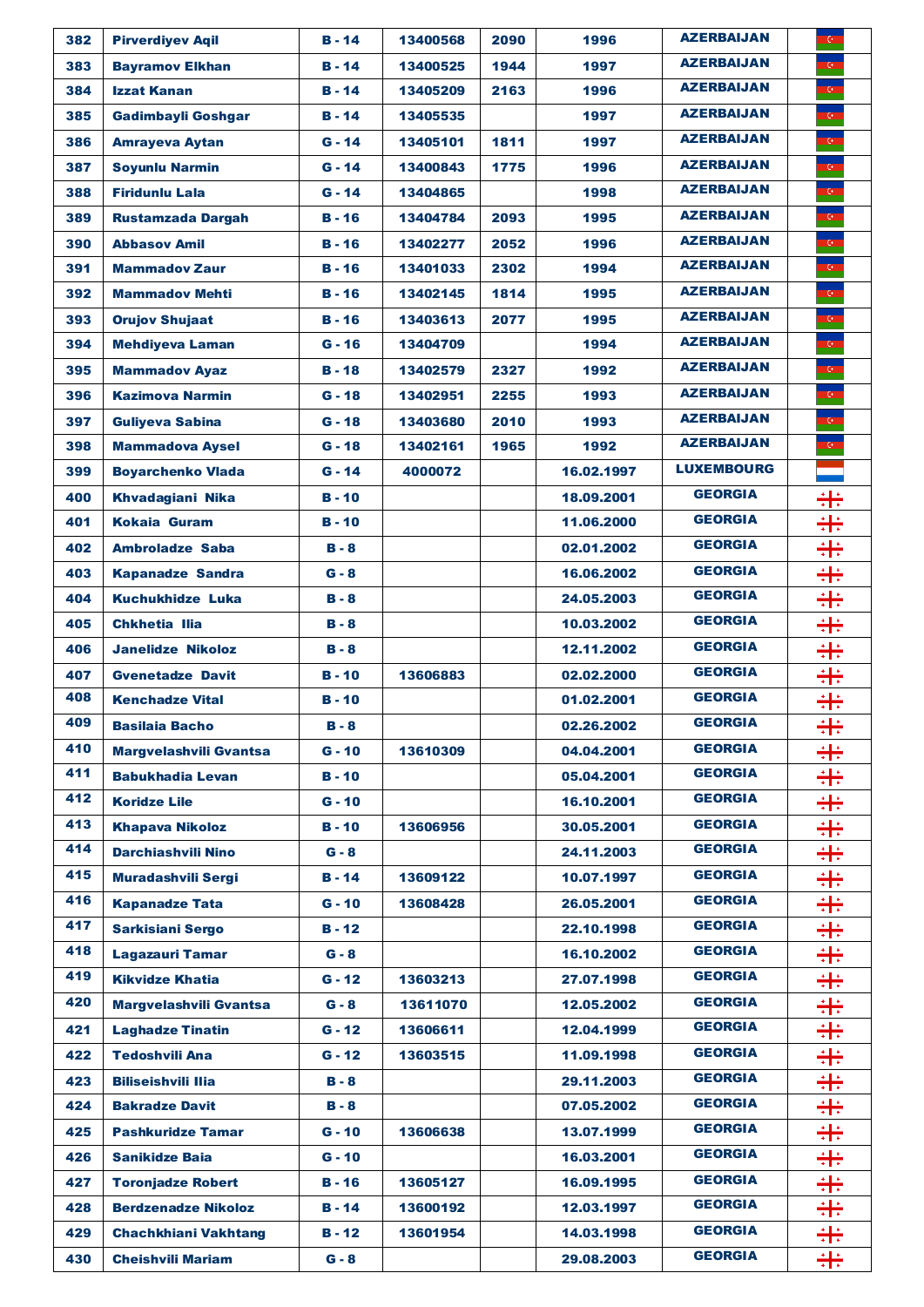| 431 | <b>Giglemiani Tato</b>       | $B - 8$       |          | 04.09.2005 | <b>GEORGIA</b> | ╬         |
|-----|------------------------------|---------------|----------|------------|----------------|-----------|
| 432 | <b>Tutisani Noe</b>          | $B - 12$      | 13602853 | 14.03.1998 | <b>GEORGIA</b> | ₩         |
| 433 | <b>Mamrikishvili Ioane</b>   | $B - 8$       |          | 02.02.2002 | <b>GEORGIA</b> | 畫         |
| 434 | <b>Svanidze Archil</b>       | $B - 14$      | 13606301 | 31.07.1997 | <b>GEORGIA</b> | ╬         |
| 435 | <b>Ghachava Akaki</b>        | $B - 8$       |          | 29,06,2003 | <b>GEORGIA</b> | 畫         |
| 436 | <b>Ghvamberia Nika</b>       | $B - 12$      | 13602128 | 01.01.1998 | <b>GEORGIA</b> | ₩         |
| 437 | <b>Tsertsvadze Mariam</b>    | $G - 8$       |          | 10.07.2005 | <b>GEORGIA</b> | 羋         |
| 438 | <b>Tsaguria Tinatin</b>      | $G - 8$       |          | 01.01.2002 | <b>GEORGIA</b> | ÷         |
| 439 | <b>Elashvili Giorgi</b>      | $B - 8$       |          | 23.07.2002 | <b>GEORGIA</b> | ₩         |
| 440 | <b>Rizhamadze Patman</b>     | $G - 18$      | 13604643 | 08.12.1992 | <b>GEORGIA</b> | ÷         |
| 441 | <b>Javakhishvili Mariam</b>  | $G - 12$      | 13609955 | 20.12.1999 | <b>GEORGIA</b> | ÷         |
| 442 | Kakutia Ada                  | $G - 14$      | 13606034 | 17.11.1997 | <b>GEORGIA</b> | 畫         |
| 443 | <b>Shamugia Luka</b>         | $B - 10$      |          | 11.09.2001 | <b>GEORGIA</b> | ╬         |
| 444 | <b>Lomaia Dimitri</b>        | $B - 10$      |          | 04.10.2001 | <b>GEORGIA</b> | ╬         |
| 445 | <b>Lataria Giorgi</b>        | $B - 10$      |          | 16.01.2001 | <b>GEORGIA</b> | ╬         |
| 446 | <b>Dolbaia Merab</b>         | $B - 8$       |          | 04.04.2002 | <b>GEORGIA</b> | ╬         |
| 447 | <b>Kapanadze Nikola</b>      | $B - 10$      | 13609815 | 11.07.2000 | <b>GEORGIA</b> | ╬         |
| 448 | <b>Abuladze Giga</b>         | $B - 8$       |          | 20.12.2002 | <b>GEORGIA</b> | ╬         |
| 449 | <b>Chachava Levan</b>        | $B - 8$       |          | 14.04.2003 | <b>GEORGIA</b> | ╬         |
| 450 | <b>Tadumadze Giorgi</b>      | $B - 10$      | 13611003 | 31.01.2001 | <b>GEORGIA</b> | ╬         |
| 451 | <b>Dangadze Giorgi</b>       | $B - 14$      | 13600478 | 05.12.1996 | <b>GEORGIA</b> | ╬         |
| 452 | <b>Tskhadadze Giorgi</b>     | $B - 14$      | 13608738 | 21.11.1996 | <b>GEORGIA</b> | ╬         |
| 453 | <b>Sharikadze Irakli</b>     | $B - 12$      | 13608258 | 20-09-1998 | <b>GEORGIA</b> | ╬         |
| 454 | <b>Chaladze Mariam</b>       | $G - 10$      | 13605879 | 15.10.2000 | <b>GEORGIA</b> | ╬         |
| 455 | <b>Popkhadze Irakli</b>      | $B - 14$      | 13606263 | 02.08.1997 | <b>GEORGIA</b> | ╬         |
| 456 | <b>Gorduladze Giorgi</b>     | $B - 18$      | 13605232 | 29.06.1993 | <b>GEORGIA</b> | ╬         |
| 457 | Donghvani Nia                | $G - 8$       |          | 11.02.2004 | <b>GEORGIA</b> | ╬         |
| 458 | <b>Khorgoashvili Ana</b>     | $G - 14$      | 13608800 | 01.10.1997 | <b>GEORGIA</b> | Ė<br>+ L+ |
| 459 | <b>Kokhreidze Tatia</b>      | $G - 14$      | 13605933 | 10.05.1997 | <b>GEORGIA</b> | ╬         |
| 460 | <b>Chachia Mariam</b>        | $G - 14$      | 13600877 | 26,03,1996 | <b>GEORGIA</b> | ╬         |
| 461 | <b>Tsulaia Mariam</b>        | $G - 14$      | 13601083 | 15.04.1997 | <b>GEORGIA</b> | ╬         |
| 462 | <b>Mashaneishvili Giorgi</b> | $B - 8$       |          | 29.03.2002 | <b>GEORGIA</b> | ╬         |
| 463 | <b>Tsomaia Merab</b>         | <b>B</b> - 16 | 13605496 | 12.01.1994 | <b>GEORGIA</b> | ╬         |
| 464 | <b>Chanturia Keso</b>        | $G - 8$       |          | 02.02.2002 | <b>GEORGIA</b> | ╬         |
| 465 | <b>Shamatava Ana</b>         | G-14          | 13601008 | 20.01.1996 | <b>GEORGIA</b> | ╬         |
| 466 | <b>Chakvetadze Dodo</b>      | $G-16$        | 13601547 | 03.03.1994 | <b>GEORGIA</b> | ╬         |
| 467 | <b>Khubunaia Leonti</b>      | <b>B</b> - 14 | 13600516 | 04.01.1996 | <b>GEORGIA</b> | ╬         |
| 468 | <b>Otkhozoria Temur</b>      | $B - 14$      | 13605100 | 21.06.1997 | <b>GEORGIA</b> | ╬         |
| 469 | <b>Chanturia Ani</b>         | $G - 12$      | 13606530 | 11.09.1999 | <b>GEORGIA</b> | ╬         |
| 470 | <b>Dolidze Mariam</b>        | $G - 10$      | 13608509 | 19.04.2000 | <b>GEORGIA</b> | ╬         |
| 471 | <b>Gulua Luka</b>            | <b>B</b> - 12 | 13605798 | 12.12.1999 | <b>GEORGIA</b> | ╬         |
| 472 | <b>Absaridze Gigi</b>        | $B - 12$      | 13606042 | 10.11.1999 | <b>GEORGIA</b> | ╬         |
| 473 | <b>Chachia Megi</b>          | $G - 14$      | 13600885 | 26.03.1996 | <b>GEORGIA</b> | ╬         |
| 474 | <b>Kalandia Amiran</b>       | $B - 14$      | 13609106 | 20.12.1997 | <b>GEORGIA</b> | ╬         |
| 475 | <b>Zarginava Omar</b>        | <b>B</b> - 10 | 13608339 | 21.04.2000 | <b>GEORGIA</b> | ╬         |
| 476 | <b>Anakidze Nino</b>         | $G - 16$      | 13604228 | 03.03.1994 | <b>GEORGIA</b> | 끆         |
| 477 | <b>Shonia Amiran</b>         | $B - 12$      | 13607138 | 19.03.1999 | <b>GEORGIA</b> | ╬         |
| 478 | <b>Mikadze Ani</b>           | $G - 8$       |          | 16.04.2002 | <b>GEORGIA</b> | ╬         |
| 479 | <b>Kharazi Anastasia</b>     | $G - 10$      |          | 17.01.2001 | <b>GEORGIA</b> | 半         |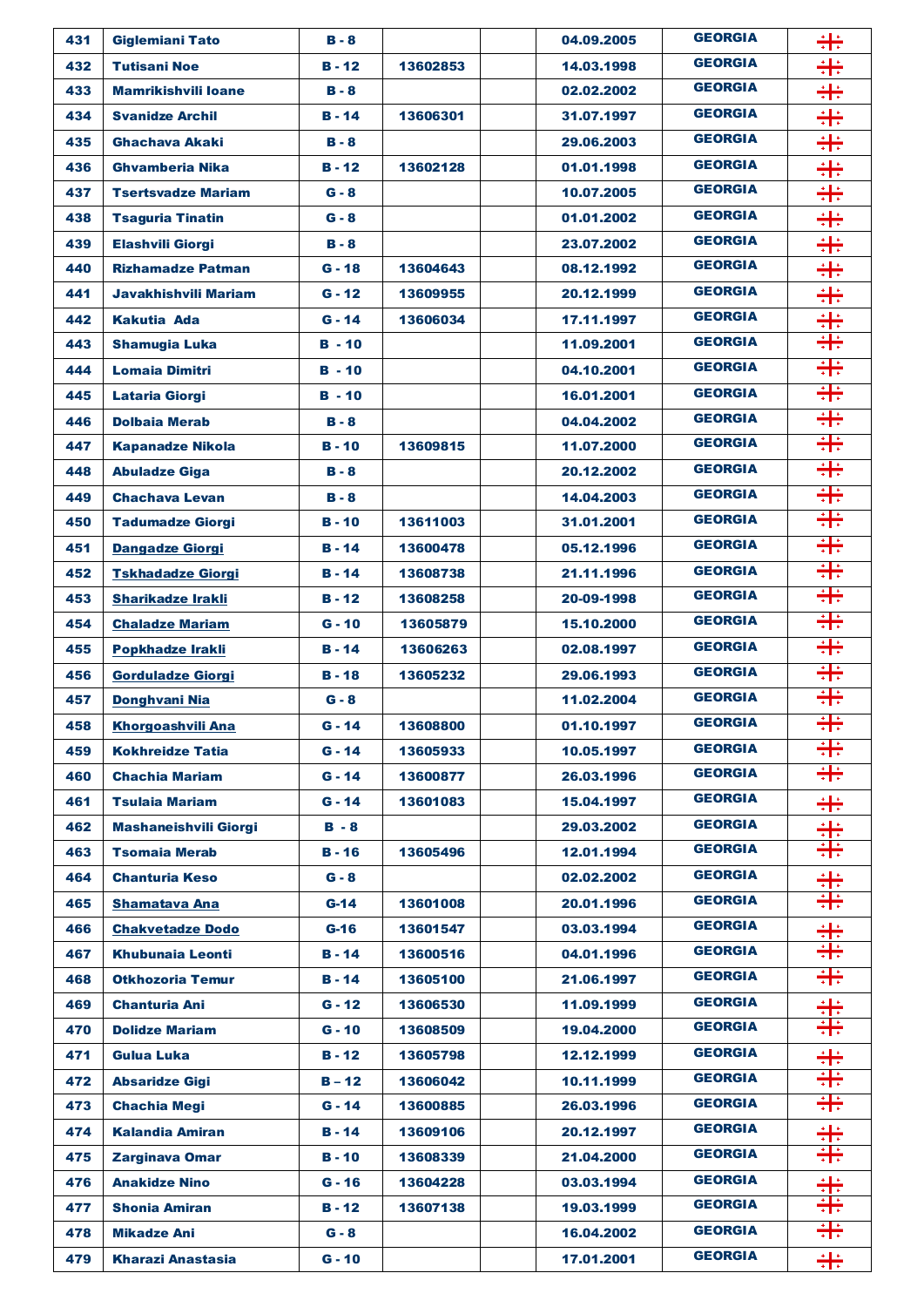| 480        | <b>Shonia Giorgi</b>        | $B - 16$             | 13604716 |      | 24.01.1995               | <b>GEORGIA</b>                   | ╬  |
|------------|-----------------------------|----------------------|----------|------|--------------------------|----------------------------------|----|
| 481        | <b>Bechvaia Maia</b>        | $G - 8$              |          |      | 23.01.2002               | <b>GEORGIA</b>                   | ╬  |
| 482        | <b>Gogokhia Elene</b>       | $G - 8$              |          |      | 10.12.2002               | <b>GEORGIA</b>                   | ÷  |
| 483        | <b>Ugulava Lela</b>         | $G - 18$             | 13604414 | 1960 | 05.10.1993               | <b>GEORGIA</b>                   | ╬  |
| 484        | Donghvani Dachi             | $B - 10$             | 13607910 |      | 11.05.2001               | <b>GEORGIA</b>                   | ╬  |
| 485        | <b>Esadze Tamar</b>         | $G - 8$              | 13611186 |      | 02.10.2003               | <b>GEORGIA</b>                   | ╬  |
| 486        | <b>Mzhavia Mariam</b>       | $G - 12$             | 13603396 | 1471 | 20.11.1998               | <b>GEORGIA</b>                   | ÷  |
| 487        | <b>Endeladze Ramaz</b>      | $B - 16$             | 13605208 | 1856 | 03.11.1995               | <b>GEORGIA</b>                   | ╬  |
| 488        | <b>Kochakidze Tato</b>      | $B - 14$             | 13600605 | 1774 | 11.01.1996               | <b>GEORGIA</b>                   | ╬  |
| 489        | <b>Kostava Elene</b>        | $G - 10$             | 13603280 |      | 19.01.2001               | <b>GEORGIA</b>                   | ╬  |
| 490        | <b>Shubitidze Mariam</b>    | $G - 12$             | 13607847 |      | 25.08.1999               | <b>GEORGIA</b>                   | ╬  |
| 491        | <b>Bukia Koka</b>           | $B - 10$             | 13606786 |      | 30.01.2001               | <b>GEORGIA</b>                   | ╬  |
| 492        | <b>Ghlonti Vakhtang</b>     | <b>B</b> - 12        | 13610538 |      | 22.08.1999               | <b>GEORGIA</b>                   | ╬  |
| 493        | Kobeshavidze Lika           | $G - 16$             | 13601580 |      | 22.02.1995               | <b>GEORGIA</b>                   | ÷÷ |
|            | Varazashvili Giorgi         | $B - 10$             | 13608320 |      | 03.02.2001               | <b>GEORGIA</b>                   | ╬  |
| 494        | Gogokhia Nino               | $G - 12$             | 13610414 |      | 24.05.1999               | <b>GEORGIA</b>                   | ╬  |
| 495<br>496 | <b>Trapaidze Lizi</b>       | $G - 16$             | 13606484 |      | 10.06.2003               | <b>GEORGIA</b>                   | ╬  |
| 497        | <b>Mukhuguli Mikheil</b>    | $B - 10$             | 13610570 |      | 20.02.2000               | <b>GEORGIA</b>                   | ╬  |
| 498        | Nadirashvili Shalva         | $B - 16$             | 13601512 |      | 16.02.1995               | <b>GEORGIA</b>                   | ╬  |
| 499        | <b>Tyalavadze Mariam</b>    | $G - 12$             | 13606700 |      | 01.04.1999               | <b>GEORGIA</b>                   | ÷÷ |
| 500        | <b>Pipia Beka</b>           | $B - 18$             | 13604325 |      | 02.11.1982               | <b>GEORGIA</b>                   | ╬  |
| 501        | <b>Jalabadze Natia</b>      | $G - 16$             | 13604252 |      | 01.03.1994               | <b>GEORGIA</b>                   | ╬  |
| 502        | <b>Mangiashvili Otar</b>    | $B - 16$             | 13604422 |      | 18.04.1995               | <b>GEORGIA</b>                   | ╬  |
| 503        | <b>Javakhadze Zurab</b>     | $B - 18$             | 13603647 |      | 27.08.1993               | <b>GEORGIA</b>                   | ╬  |
| 504        | <b>Amiridze Saba</b>        | $B - 12$             | 13611089 |      | 09.08.1999               | <b>GEORGIA</b>                   | ÷÷ |
| 505        | <b>Khutsurauli Salome</b>   | $G - 10$             |          |      | 14.12.2001               | <b>GEORGIA</b>                   | ╬  |
| 506        | <b>Tsamalashvili Mariam</b> | $G - 10$             |          |      | 07.04.2001               | <b>GEORGIA</b>                   | ╬  |
| 507        | <b>Mirianashvili Nino</b>   | $G - 10$             |          |      | 02.04.2000               | <b>GEORGIA</b>                   | ╬  |
| 508        | <b>Broladze Marika</b>      | $G - 10$             | 13607669 |      | 08.03.2000               | <b>GEORGIA</b>                   | ╬  |
| 509        | <b>Bolkvadze Tedo</b>       | <b>B</b> - 10        |          |      | 24.10.2001               | <b>GEORGIA</b>                   | ÷÷ |
| 510        | <b>Kekelidze Keti</b>       | $G - 12$             | 13603167 |      | 11.05.1998               | <b>GEORGIA</b>                   | ╬  |
| 511        | <b>Baladze Ani</b>          | $G - 8$              |          |      | 04.05.2004               | <b>GEORGIA</b>                   | ÷  |
| 512        | <b>Ebralidze Alexandre</b>  | <b>B</b> - 14        | 13604660 |      | 17.05.1996               | <b>GEORGIA</b>                   | ╬  |
|            | <b>Tsomaia Rati</b>         | <b>B</b> - 14        | 13600850 |      | 30.01.1996               | <b>GEORGIA</b>                   | ╬  |
| 513        | <b>Oboladze Luka</b>        | $B - 8$              | 13608207 |      | 11.02.2002               | <b>GEORGIA</b>                   | ╬  |
| 514        | <b>Unapkoshvili Nani</b>    | $G - 16$             | 13605518 |      | 05.07.1995               | <b>GEORGIA</b>                   | ₩  |
| 515        | <b>Nadiradze Anton</b>      | <b>B</b> - 8         | 13610589 |      | 06.08.2002               | <b>GEORGIA</b>                   | ╬  |
| 516        | <b>Tsereteli Kaxaber</b>    | B - 16               | 13604503 |      | 02.06.1994               | <b>GEORGIA</b>                   | ╬  |
| 517        |                             |                      |          |      |                          | <b>GEORGIA</b>                   | ₩  |
| 518        | <b>Chelidze Guram</b>       | $B - 10$<br>$G - 10$ | 13606816 |      | 25.01.2000<br>31.08.2001 | <b>GEORGIA</b>                   | ₩  |
| 519        | <b>Sanikidze Salome</b>     |                      |          |      |                          | <b>GEORGIA</b>                   | ₩  |
| 520        | Sidamonidze Anastasia       | $G - 8$              | 13611194 |      |                          | <b>GEORGIA</b>                   | ╬  |
| 521        | <b>Petriashvili Nika</b>    | $B - 8$              | 13611216 |      | 16.07.2002               | <b>GEORGIA</b>                   | ₩  |
| 522        | <b>Gogishvili Dea</b>       | $G - 14$             | 13600940 |      |                          |                                  |    |
| 523        | <b>Mghvdeladze Ucha</b>     | <b>B</b> - 14        | 13604562 |      | 18.10.1997               | <b>GEORGIA</b><br><b>GEORGIA</b> | ╬  |
| 524        | <b>Arjevanidze Tornike</b>  | B - 12               | 13610511 |      | 10.06.1998               |                                  | ╬  |
| 525        | <b>Rogava Nana</b>          | $G - 10$             |          |      | 18.09.2000               | <b>GEORGIA</b>                   | ╬  |
| 526        | <b>Pipia Meri</b>           | $G - 12$             |          |      | 03.11.1999               | <b>GEORGIA</b>                   | ₩  |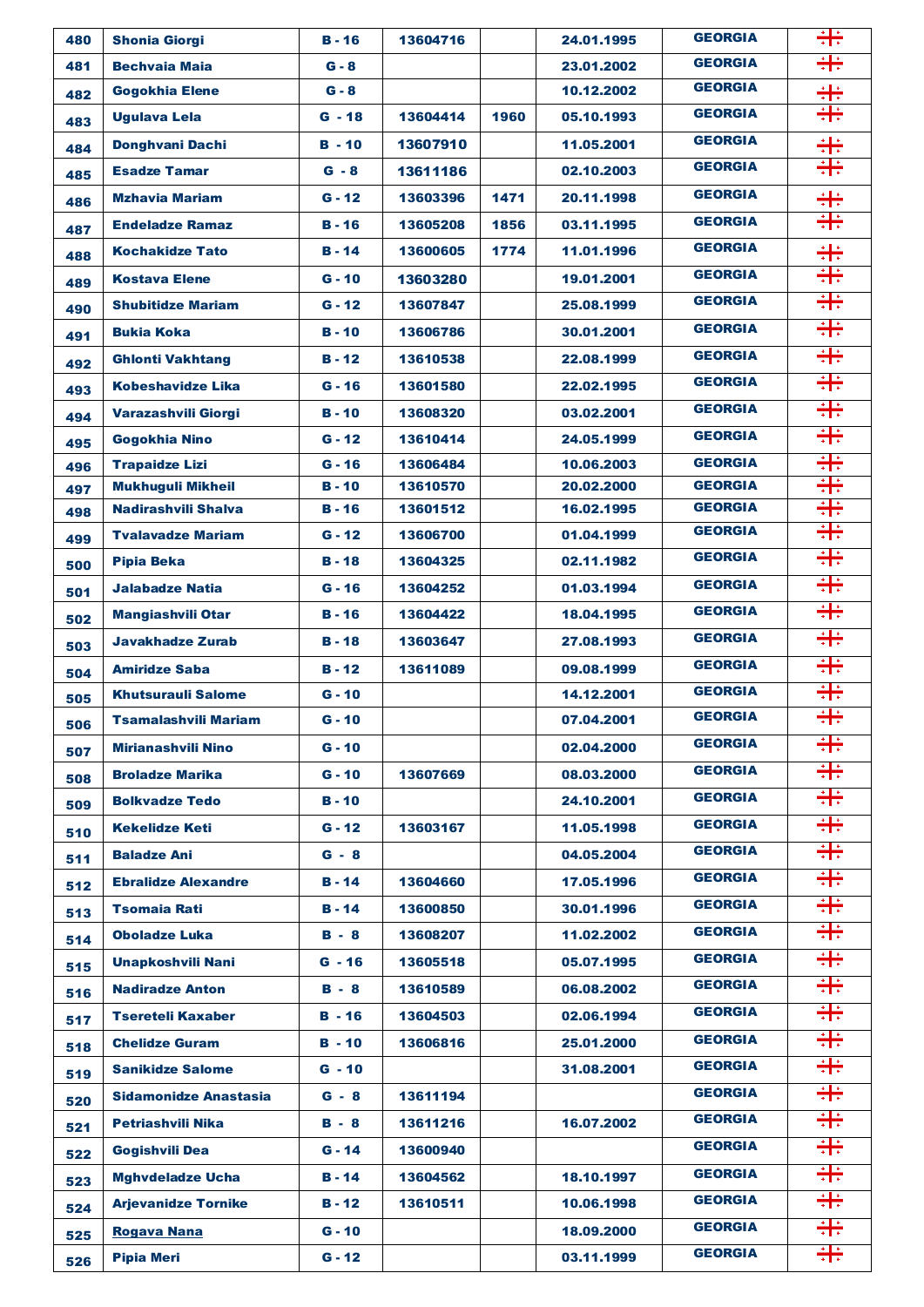| 527 | <b>Kuridze Mishiko</b>          | <b>B</b> - 10 | 13608100 |      | 06.11.2000   | <b>GEORGIA</b> | ╬  |
|-----|---------------------------------|---------------|----------|------|--------------|----------------|----|
| 528 | <b>Managadze Nodar</b>          | <b>B</b> - 12 | 13608142 |      | 10.05.1998   | <b>GEORGIA</b> | ╬  |
| 529 | <b>Tsvariani Elene</b>          | $G - 8$       |          |      | 12.05.2003   | <b>GEORGIA</b> | ╬  |
| 530 | <b>Parjiani Tekla</b>           | $G - 16$      | 13601687 | 1893 | 08.01.1995   | <b>GEORGIA</b> | ╬  |
| 531 | <b>Imerlishvili Tamar</b>       | $G - 8$       |          |      | 17.01.2002   | <b>GEORGIA</b> | ÷÷ |
| 532 | <b>Kochakidze Mamuka</b>        | <b>B</b> - 14 | 13600591 | 1703 | 05.08.1997   | <b>GEORGIA</b> | ╬  |
| 533 | <b>Dzotsenidze Elene</b>        | $G - 8$       |          |      | 20.07.2003   | <b>GEORGIA</b> | ╬  |
| 534 | <b>Nemsadze Levan</b>           | B - 12        | 13608193 |      | 27.05.1998   | <b>GEORGIA</b> | ╬  |
| 535 | <b>Murusidze Nikoloz</b>        | $B - 8$       |          |      | 10.08.2002   | <b>GEORGIA</b> | ╬  |
| 536 | <b>Lomidze Mikheil</b>          | B - 12        |          |      | 13.07.1998   | <b>GEORGIA</b> | ╬  |
| 537 | <b>Purtskhvanidze Giorgi</b>    | <b>B</b> - 12 | 13607103 |      | 13.10.1999   | <b>GEORGIA</b> | ╬  |
| 538 | <b>Kapanadze Davit</b>          | <b>B</b> - 14 | 13608657 | 1535 | 17.10.1996   | <b>GEORGIA</b> | ╬  |
| 539 | <b>Noselidze Mariam</b>         | $G - 8$       |          |      | 09.10.2003   | <b>GEORGIA</b> | ╬  |
| 540 | <b>Partladze Mariam</b>         | $G - 8$       |          |      | 16.02.2002   | <b>GEORGIA</b> | ÷÷ |
| 541 | <b>Oniani Luka</b>              | B - 8         |          |      | 24.12.2002   | <b>GEORGIA</b> | ÷÷ |
| 542 | <b>Mashaneishvili Andria</b>    | <b>B</b> - 12 |          |      | 10.10.1999   | <b>GEORGIA</b> | ╬  |
| 543 | <b>Dakhundaridze Nino</b>       | $G - 12$      | 13606549 |      | 30.03.1998   | <b>GEORGIA</b> | 유승 |
| 544 | <b>Esadze Kristine</b>          | $G - 8$       |          |      | 13.03.2002   | <b>GEORGIA</b> | ÷÷ |
| 545 | <b>Gabunia Davit</b>            | B - 8         |          |      | 09.01.2004   | <b>GEORGIA</b> | ╬  |
| 546 | <b>Choladze Tea</b>             | $G - 12$      | 13608410 | 1616 | 24.05.1999   | <b>GEORGIA</b> | 유승 |
| 547 | <b>Choladze Mariam</b>          | $G - 14$      | 13600931 | 1780 | 01.07.1997   | <b>GEORGIA</b> | 유승 |
| 548 | <b>Tsirekidze Giorgi</b>        | <b>B</b> - 18 | 13604341 | 1836 | 14.12.1993   | <b>GEORGIA</b> | ╬  |
| 549 | <b>Baghdavadze Mariam</b>       | $G - 12$      |          |      | 06.08.1999   | <b>GEORGIA</b> | ╬  |
| 550 | <b>Gvantseladze Zurab</b>       | B-10          |          |      | 02.01.2001   | <b>GEORGIA</b> | ╬  |
| 551 | <b>Gorgadze Aleksandr</b>       | $B - 8$       |          |      | 23.10.2002   | <b>GEORGIA</b> | 유승 |
| 552 | <b>Imnadze Nato</b>             | $G - 14$      | 13600974 |      | 04.06.1996   | <b>GEORGIA</b> | ╬  |
| 553 | <b>Mateishvili Georgi</b>       | $B - 12$      |          |      | 13.01.1998   | <b>GEORGIA</b> | ╬  |
| 554 | <b>Kacharava Nikoloz</b>        | $B - 8$       |          |      | 03.03.2004   | <b>GEORGIA</b> | ╬  |
| 555 | <b>Kumsiashvili Nikoloz</b>     | $B - 14$      | 13600621 |      | 26.08.1997   | <b>GEORGIA</b> | ╬  |
| 556 | <b>Sulamanidze Mariam</b>       | $G - 18$      | 13605453 |      | 14.07.1993   | <b>GEORGIA</b> | ÷÷ |
| 557 | <b>Nikolashvili Giorgi</b>      | $B - 18$      | 13604015 |      | 31.08.1993   | <b>GEORGIA</b> | ╬  |
| 558 | <b>Burduli Guga</b>             | $B - 14$      | 13600435 |      | 01.07.1996   | <b>GEORGIA</b> | ₩  |
| 559 | <b>Sapanadze Elene</b>          | $G - 12$      | 13603507 |      | 04.12.1998   | <b>GEORGIA</b> | ╬  |
| 560 | <b>Tevzadze Mariam</b>          | $G - 18$      | 13605470 |      | 23.03.1998   | <b>GEORGIA</b> | ╬  |
| 561 | <b>Chagunava Lasha</b>          | $B - 12$      |          |      | 16.10.1998   | <b>GEORGIA</b> | ╬  |
| 562 | <b>Madoyan</b><br><b>Vazgen</b> | <b>B</b> - 10 |          |      | 09.03.2000   | <b>GEORGIA</b> | ╬  |
| 563 | <b>Gabaidze</b><br>Mishiko      | <b>B</b> - 8  |          |      | 09.02.2003   | <b>GEORGIA</b> | 유승 |
| 564 | Jibuti<br>Dimitri               | B - 8         | 13607995 |      | 08.05.2002   | <b>GEORGIA</b> | 유승 |
| 565 | <b>Varshanidze Luka</b>         | <b>B</b> - 8  |          |      | 03.03.2002   | <b>GEORGIA</b> | ₩  |
| 566 | <b>Chaidze</b><br><b>Temur</b>  | $B - 16$      | 13601130 | 1822 | 10.02.1995   | <b>GEORGIA</b> | ÷÷ |
| 567 | <b>Nika</b><br><b>Danelia</b>   | <b>B</b> - 14 | 13609076 |      | 19.03.1996   | <b>GEORGIA</b> | ₩  |
| 568 | <b>Danelia</b><br>Lasha         | $B - 14$      | 13609068 |      | 19.03.1996   | <b>GEORGIA</b> | ╬  |
| 569 | <b>Svanidze Guram</b>           | $B - 8$       |          |      | 22.10.2004   | <b>GEORGIA</b> | ÷÷ |
| 570 | <b>Tikhonina Yunna</b>          | $G - 10$      |          |      | 23.11.2000   | <b>GEORGIA</b> | ╬  |
| 571 | Madoyan Iolanta                 | $G - 16$      | 13601636 | 1748 | 07.07.1994   | <b>GEORGIA</b> | ╬  |
| 572 | Chorgolashvili Maria            | $G - 8$       |          |      | 08.03.2004   | <b>GEORGIA</b> | ╬  |
| 573 | <b>Muradishvili</b><br>Gogita   | $B - 8$       |          |      | 21, 06, 2002 | <b>GEORGIA</b> | ╬  |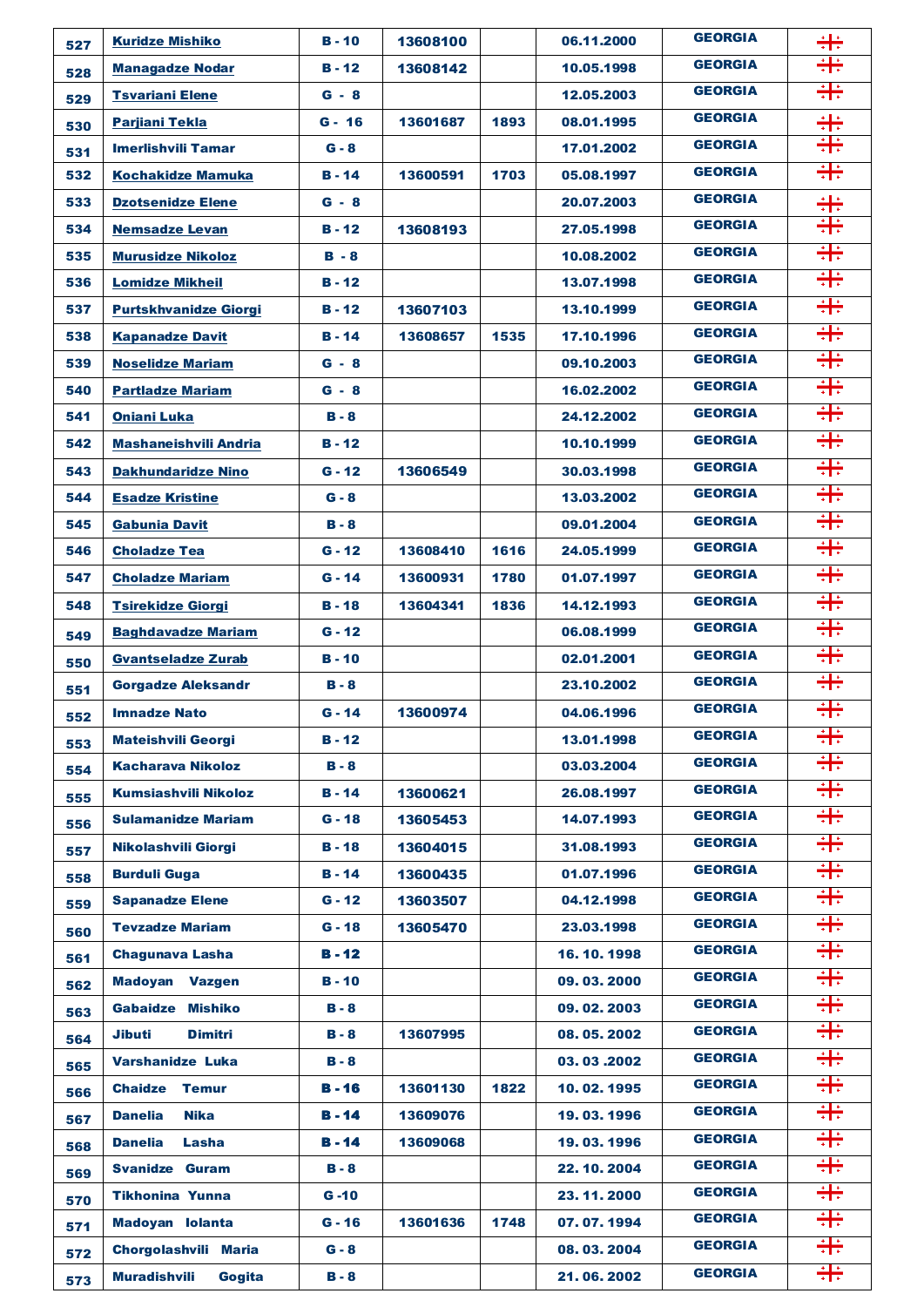| 574 | <b>Teraturyan Luka</b>        | $B - 10$      |          | 04.11.2001   | <b>GEORGIA</b> | ÷÷ |
|-----|-------------------------------|---------------|----------|--------------|----------------|----|
| 575 | Panasenko Aleksandr           | $B - 12$      | 13602713 | 07.04.1999   | <b>GEORGIA</b> | ╬  |
| 576 | <b>Mikeladze Berdia</b>       | $B - 18$      | 13601792 | 09, 05, 1992 | <b>GEORGIA</b> | ╬  |
| 577 | <b>Kekelidze Giorgi</b>       | <b>B</b> - 14 |          | 23, 07, 1997 | <b>GEORGIA</b> | ╬  |
| 578 | <b>Abuseridze Rati</b>        | $B - 10$      |          | 07.11.2001   | <b>GEORGIA</b> | ╬  |
| 579 | <b>Gobadze David</b>          | $B - 8$       |          | 15, 07, 2002 | <b>GEORGIA</b> | ╬  |
| 580 | <b>Didmanidze Tengiz</b>      | $B - 10$      |          | 05.03.2000   | <b>GEORGIA</b> | ╬  |
| 581 | Jaiani Giorgi                 | $B - 12$      | 13607642 | 07.08.1999   | <b>GEORGIA</b> | ╬  |
| 582 | <b>Putkaradze Zurab</b>       | $B - 12$      | 13602748 | 03.10.1998   | <b>GEORGIA</b> | ╬  |
| 583 | <b>Jincharadze Zurab</b>      | $B - 8$       |          | 04.01.2004   | <b>GEORGIA</b> | ╬  |
| 584 | <b>Chantladze Ana</b>         | $G - 10$      |          | 22.04.2001   | <b>GEORGIA</b> | ╬  |
| 585 | <b>Kamkia Davit</b>           | $B - 8$       | 13608010 |              | <b>GEORGIA</b> | ╬  |
| 586 | <b>Tsirekidze Nutsa</b>       | $G - 8$       | 13611224 |              | <b>GEORGIA</b> | ╬  |
| 587 | <b>Botkoveli Giorgi</b>       | $B - 10$      | 13611232 |              | <b>GEORGIA</b> | ╬  |
| 588 | <b>Jalaghonia Nino</b>        | $G - 10$      | 13605895 |              | <b>GEORGIA</b> | ╬  |
| 589 | Sibashvili Giorgi             | $B - 12$      | 13602799 | 08.04.1998   | <b>GEORGIA</b> | ╬  |
| 590 | <b>Gumberidze Nino</b>        | $G - 12$      | 13600958 |              | <b>GEORGIA</b> | ╬  |
| 591 | <b>Benidze Gigla</b>          | $B - 14$      | 13604619 |              | <b>GEORGIA</b> | ╬  |
| 592 | <b>Macharashvili Tekla</b>    | $G - 14$      | 13605356 |              | <b>GEORGIA</b> | ╬  |
| 593 | <b>Volkov Nika</b>            | $B - 16$      | 13604376 |              | <b>GEORGIA</b> | ╬  |
| 594 | <b>Danelia Mariam</b>         | $G - 16$      | 13603671 |              | <b>GEORGIA</b> | ╬  |
| 595 | <b>Bregadze Levan</b>         | $B - 18$      | 13603264 |              | <b>GEORGIA</b> | ╬  |
| 596 | <b>Arabidze Meri</b>          | $G - 16$      | 13604040 |              | <b>GEORGIA</b> | ╬  |
| 597 | <b>Kuchava Ana</b>            | $G - 16$      | 13605348 |              | <b>GEORGIA</b> | ╬  |
| 598 | <b>Beradze Irakli</b>         | $B - 14$      | 13604597 |              | <b>GEORGIA</b> | ╬  |
| 599 | <b>Khomeriki Nino</b>         | $G - 12$      | 13603191 |              | <b>GEORGIA</b> | ╬  |
| 600 | <b>Tsatsalashvili Keti</b>    | $G - 18$      | 13603434 |              | <b>GEORGIA</b> | ╬  |
| 601 | Akhvlediani Irakli            | <b>B</b> - 10 | 13601938 | 08.02.2000   | <b>GEORGIA</b> | ╬  |
| 602 | <b>Jibuti Nata</b>            | $G - 10$      | 13603094 | 09.01.2000   | <b>GEORGIA</b> | ╬  |
| 603 | <b>Lortkipanidze Nodar</b>    | $B - 16$      | 13604058 | 21.04.1994   | <b>GEORGIA</b> | ╬  |
| 604 | <b>Davitaia Sergo</b>         | $B - 8$       |          | 26.01.2002   | <b>GEORGIA</b> | ╬  |
| 605 | <b>Jortmenadze Tamar</b>      | $G - 10$      |          | 07.11.2001   | <b>GEORGIA</b> | ÷÷ |
| 606 | <b>Solomonidze Giorgi</b>     | $B - 14$      | 13600834 | 29.08.1997   | <b>GEORGIA</b> | ╬  |
| 607 | <b>Shavadze Jambul</b>        | <b>B</b> - 14 |          | 01.01.1996   | <b>GEORGIA</b> | ╬  |
| 608 | <b>Jibuti Levan</b>           | $B - 12$      |          | 25.08.1998   | <b>GEORGIA</b> | ╬  |
| 609 | <b>Chkhaidze Ana</b>          | $G - 12$      | 13610686 | 11.12.1998   | <b>GEORGIA</b> | ÷÷ |
| 610 | <b>Khurtsidze Tornike</b>     | $B - 18$      | 13604740 | 19.04.1992   | <b>GEORGIA</b> | ╬  |
| 611 | <b>Chakvetadze Archil</b>     | <b>B</b> - 12 | 13601970 | 04.03.1999   | <b>GEORGIA</b> | ╬  |
| 612 | <b>Tsereteli Andria</b>       | B - 8         | 13610856 | 25.05.2002   | <b>GEORGIA</b> | ╬  |
| 613 | <b>Kandelaki Irakli</b>       | $B - 10$      |          | 01.02.2001   | <b>GEORGIA</b> | ÷÷ |
| 614 | Liparteliani Ana              | $G - 14$      | 13600990 | 29.01.1996   | <b>GEORGIA</b> | ÷÷ |
| 615 | <b>Pataraia Bega</b>          | $B - 8$       |          | 04.12.2003   | <b>GEORGIA</b> | ╬  |
| 616 | <b>Bibilashvili Alexandre</b> | <b>B</b> - 12 | 13600290 | 30.01.1998   | <b>GEORGIA</b> | ╬  |
| 617 | <b>Tsomaia Eka</b>            | $G - 10$      |          | 12.09.2001   | <b>GEORGIA</b> | ╬  |
| 618 | <b>Tsomaia Nikoloz</b>        | $B - 10$      |          | 19.06.2000   | <b>GEORGIA</b> | ╬  |
| 619 | <b>Khomeriki Elene</b>        | G - 8         | 13611160 | 18.11.2002   | <b>GEORGIA</b> | ╬  |
| 620 | <b>Todashvili Mate</b>        | $B - 8$       | 13610481 | 09.01.2002   | <b>GEORGIA</b> | ╬  |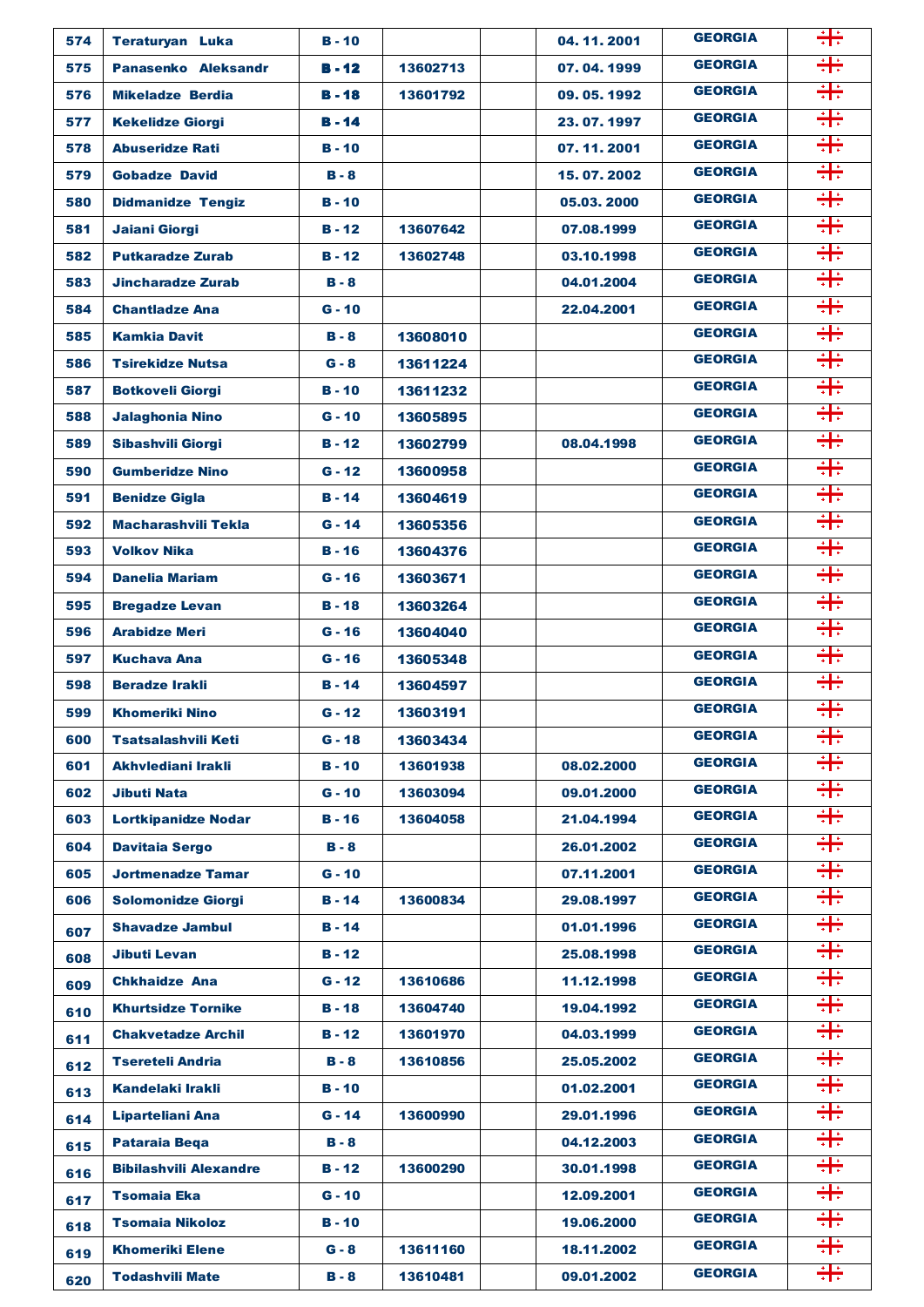| 621 | <b>Khodashmeli Shota</b>       | $B - 8$       |          | 24.06.2003 | <b>GEORGIA</b> | ╬                    |
|-----|--------------------------------|---------------|----------|------------|----------------|----------------------|
| 622 | <b>Saparidze la</b>            | $G - 8$       |          | 01.07.2002 | <b>GEORGIA</b> | ╬                    |
| 623 | <b>Mikeladze Elene</b>         | $G - 8$       |          | 04.08.2003 | <b>GEORGIA</b> | ╬                    |
| 624 | <b>Kharazi Henri</b>           | $B - 8$       |          | 04.01.2002 | <b>GEORGIA</b> | ╬                    |
| 625 | <b>Khalvashi Maja</b>          | $G - 16$      | 13608797 | 01.07.1995 | <b>GEORGIA</b> | ╬                    |
| 626 | <b>Khomeriki Qetevan</b>       | $G - 14$      | 13605534 | 30.01.1997 | <b>GEORGIA</b> | ╬                    |
| 627 | <b>Kiknavelidze Tamaz</b>      | $B - 10$      | 13606972 | 02.01.2000 | <b>GEORGIA</b> | ╬                    |
| 628 | <b>Tughushi Nazi</b>           | $G - 12$      | 13608495 | 01.03.1998 | <b>GEORGIA</b> | ╬                    |
| 629 | <b>Mamulashvili Tsotne</b>     | $B - 10$      |          | 08.10.2001 | <b>GEORGIA</b> | ╬                    |
| 630 | <b>Daraselia Giorgi</b>        | <b>B</b> - 16 | 13604767 | 27.11.1994 | <b>GEORGIA</b> | ╬                    |
| 631 | <b>Panchulidze Avtandil</b>    | $B - 12$      | 13607081 | 26.02.1999 | <b>GEORGIA</b> | ╬                    |
| 632 | <b>Goliadze Tornike</b>        | $B - 14$      |          | 25.05.1996 | <b>GEORGIA</b> | ╬                    |
| 633 | <b>Goginava Sopo</b>           | $G - 8$       |          | 15.01.2003 | <b>GEORGIA</b> | ╬                    |
| 634 | Licheli Luka                   | $B - 12$      | 13602500 | 1999       | <b>GEORGIA</b> | ₩                    |
| 635 | <b>Arthur Valge</b>            | $B - 8$       |          | 09.10.2003 | <b>ESTONIA</b> |                      |
| 636 | <b>Stabulnieks Klavs</b>       | $B - 10$      |          | 18.01.2000 | <b>LATVIA</b>  |                      |
| 637 | <b>Sirokovs Jevgenijs</b>      | <b>B</b> - 12 | 11601957 | 12.04.1999 | <b>LATVIA</b>  |                      |
| 638 | Sarnovska Eira                 | $G - 12$      |          | 06.08.1998 | <b>LATVIA</b>  |                      |
| 639 | <b>Dagis Karlis</b>            | $B - 18$      | 11603453 | 07.06.1992 | <b>LATVIA</b>  |                      |
| 640 | <b>Stulpina Aina</b>           | $G - 18$      |          | 04.08.1992 | <b>LATVIA</b>  |                      |
| 641 | <b>Voldemars Rafails</b>       | $B - 10$      | 11603607 |            | <b>LATVIA</b>  |                      |
| 642 | <b>Mutlu Beste</b>             | $G - 10$      |          | 10.01.2000 | <b>TURKEY</b>  | $C^*$                |
| 643 | <b>Ayan Sena Bengü</b>         | $G - 10$      |          | 10.10.2001 | <b>TURKEY</b>  | $C^*$                |
| 644 | <b>Abdimanoglu Beste Başak</b> | $G - 14$      |          | 23.09.1997 | <b>TURKEY</b>  | $C^*$                |
| 645 | <b>Temizkan Denizcan</b>       | <b>B</b> - 10 |          | 24.01.2000 | <b>TURKEY</b>  | $\mathsf{C}^{\star}$ |
| 646 | <b>Menzi Nezihe Ezgi</b>       | $G - 12$      |          | 18.06.1998 | <b>TURKEY</b>  | $C^*$                |
| 647 | <b>Ali Marandi Cemil Can</b>   | $B - 12$      |          | 17.01.1998 | <b>TURKEY</b>  | $C^*$                |
| 648 | <b>Cemhan Kardelen</b>         | $G - 14$      |          | 10.01.1996 | <b>TURKEY</b>  | $C^*$                |
| 649 | <b>AŞan Elvan</b>              | $G - 18$      |          | 24.05.1993 | <b>TURKEY</b>  | $C^*$                |
| 650 | <b>Durmaz Ayça Fatma</b>       | $G - 16$      |          | 23.11.1995 | <b>TURKEY</b>  | $C^*$                |
| 651 | <b>Burcu Çağatay</b>           | $B - 14$      |          | 23.12.1996 | <b>TURKEY</b>  | $C^*$                |
| 652 | <b>Sipahioglu Irmak</b>        | $B - 18$      |          | 14.04.1993 | <b>TURKEY</b>  | $C^*$                |
| 653 | <b>Yurtseven Melih</b>         | $B - 14$      |          | 16.02.1996 | <b>TURKEY</b>  | $C^*$                |
| 654 | <b>Tekeli Taylan Can</b>       | $B - 16$      |          | 09.02.1994 | <b>TURKEY</b>  | $C^*$                |
| 655 | <b>Arat Sezen Ufuk</b>         | $B - 14$      |          | 05.03.1996 | <b>TURKEY</b>  | $C^*$                |
| 656 | <b>Firat Burak</b>             | $B - 18$      |          | 01.01.1993 | <b>TURKEY</b>  | $C^*$                |
| 657 | <b>Yorgun Yaren Naz</b>        | $G - 8$       |          | 28.01.2002 | <b>TURKEY</b>  | $\mathbf{C}^{\star}$ |
| 658 | <b>Satir Bora</b>              | $B - 8$       |          | 04.03.2002 | <b>TURKEY</b>  | $C^*$                |
| 659 | <b>Sanal Vahap</b>             | $B - 12$      |          | 26.05.1998 | <b>TURKEY</b>  | $C^*$                |
| 660 | <b>Sevgi Volkan</b>            | $B - 12$      |          | 07.04.1999 | <b>TURKEY</b>  | $C^*$                |
| 661 | <b>Patel Yeşim</b>             | $G - 14$      |          | 10.07.1997 | <b>TURKEY</b>  | $C^*$                |
| 662 | <b>Ulusoy Nisan</b>            | $G - 12$      |          | 11.04.1999 | <b>TURKEY</b>  | $C^*$                |
| 663 | DaŞtan M.Batuhan               | $B - 14$      |          | 07.08.1997 | <b>TURKEY</b>  | $C^*$                |
| 664 | <b>Erece Ece Alkım</b>         | $G - 10$      |          | 30.01.2001 | <b>TURKEY</b>  | $C^*$                |
| 665 | <b>Onur Çiğdem</b>             | $G - 10$      |          | 17.07.2001 | <b>TURKEY</b>  | $C^*$                |
| 666 | <b>BÖlÜkbaŞi Bora</b>          | $B - 10$      |          | 04.09.2001 | <b>TURKEY</b>  | $C^*$                |
| 667 | Şahin Doğa Boran               | $B - 8$       |          | 27.05.2002 | <b>TURKEY</b>  | $\mathsf{C}^{\star}$ |